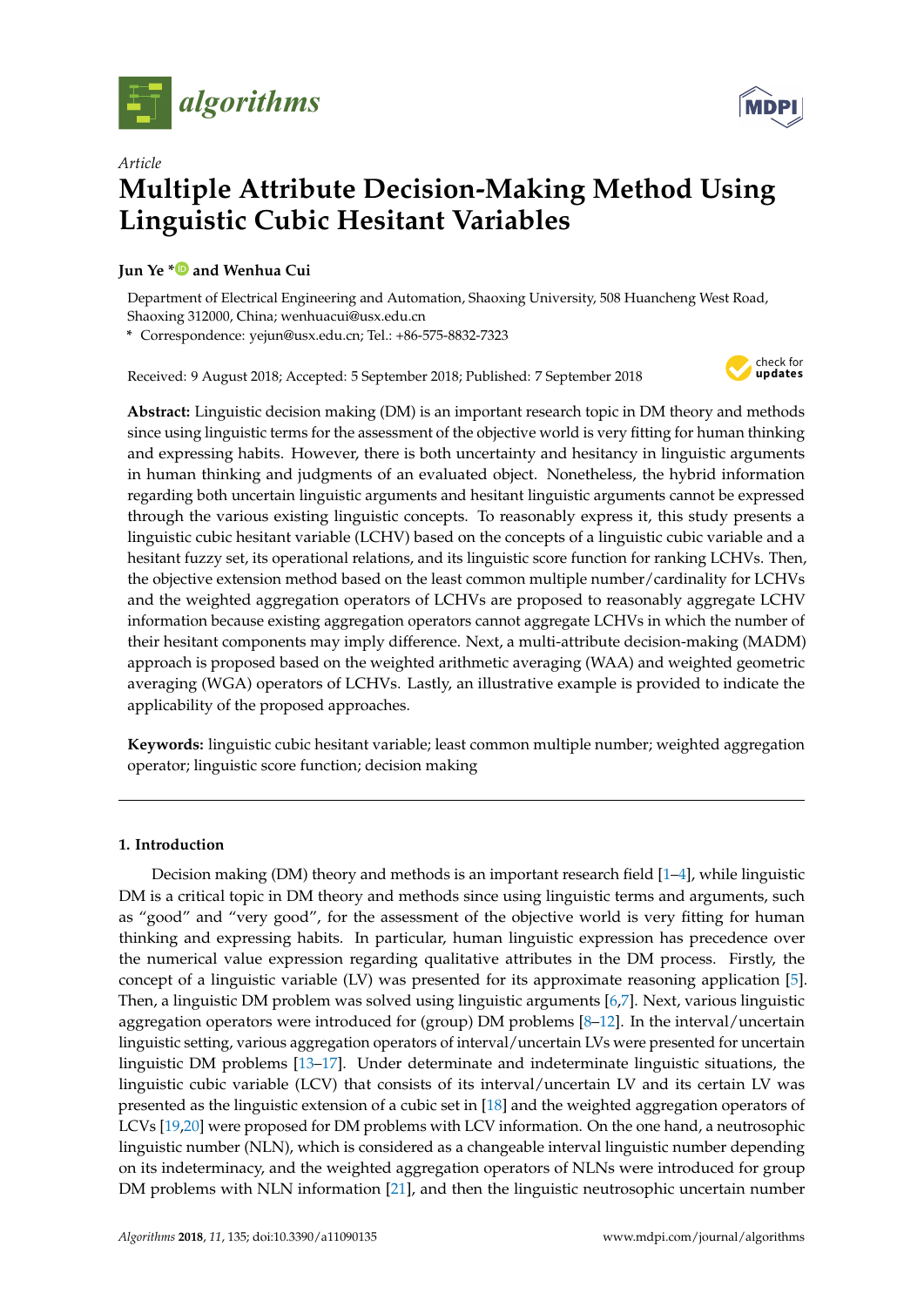(LNUN) that consists of the truth, falsity, and indeterminacy NLNs, and its weighted aggregation operators was introduced for group DM problems with LNUN information [\[22\]](#page-12-5). On the other hand, the linguistic neutrosophic variable/number (LNV/LNN) that consists of the truth, falsity, and indeterminacy LVs and the aggregation operators of LNVs [\[23](#page-12-6)[–25\]](#page-12-7) was presented, and then the correlation coefficients and cosine measures of LNVs [\[26](#page-12-8)[,27\]](#page-12-9) were introduced for (group) DM problems under truth, falsity, and indeterminacy linguistic environments. Based on the hybrid idea of both an interval LNV and a single-valued LNV, a linguistic neutrosophic cubic variable (LNCV) and some aggregation operators of LNCVs [\[28,](#page-12-10)[29\]](#page-12-11) were proposed for DM problems with LNCV information. Furthermore, the single-valued linguistic neutrosophic interval linguistic number (SVLNILN) that is composed of both its interval LV (its uncertain linguistic argument) and its single-valued LNV (its confident argument) and the weighted aggregation operators of SVLNILNs were proposed for DM problems with SVLNILN information [\[30\]](#page-12-12). Regarding decision makers' hesitancy in the NLN DM process, the expected value and similarity measure of hesitant NLNs based on the objective extension method of the least common multiple number/cardinality (LCMN/LCMC) [\[31\]](#page-12-13) were introduced for multi-attribute DM (MADM) problems with hesitant NLN information. Furthermore, the similarity measures of hesitant LNVs based on the LCMN extension method [\[32\]](#page-12-14) were presented for MADM problems with hesitant LNN information.

However, DM information composed of an interval linguistic value (an uncertain linguistic part) and a hesitant linguistic set (HLS) (a hesitant linguistic part) exists in some DM problems due to decision makers' uncertainty and hesitancy regarding an evaluated object. For instance, when we require five experts to assess the service quality of a hotel from the linguistic term set (LTS) *Y*  $= {y_0}$  (extremely poor),  $y_1$  (very poor),  $y_2$  (poor),  $y_3$  (slightly poor),  $y_4$  (moderate),  $y_5$  (goodish),  $y_6$ (good), *y*<sup>7</sup> (very good), *y*<sup>8</sup> (extremely good)}, the interval linguistic value [*y*5, *y*7] is given by two of the five experts and the HLS {*y*4, *y*5, *y*6} is given by three of the five experts under the situation of their uncertainty and hesitancy, and then the hybrid form of both [*y*5, *y*7] (the uncertain linguistic part) and {*y*4, *y*5, *y*6} (the hesitant linguistic part) cannot be expressed simultaneously using the aforementioned various linguistic concepts. Clearly, this expression problem requires us to solve the gap using a hybrid linguistic form. Hence, this study presents a new linguistic concept based on the combining form of both an LCV and a hesitant LV, which is called a linguistic cubic hesitant variable (LCHV), the operations and ranking method of LCHVs so as to solve MADM problems under the situation of decision makers' uncertainty and hesitancy. In this study framework, Section [2](#page-1-0) presents a LCHV concept to express the hybrid information of both an interval linguistic argument and a hesitant linguistic argument, and then the operational relations and linguistic score function of LCHVs. Section [3](#page-3-0) presents the WAA and WGA operators of LCHVs based on the LCMN extension method, which contain the objectivity and suitability of the aggregation operations for LCHVs, and discusses their properties. Next, a MADM approach is proposed based on both the WAA and the WGA operators of LCHVs and the linguistic score function of LCHVs in Section [4.](#page-7-0) Section [5](#page-8-0) applies the proposed MADM approach to the MADM problem regarding an illustrative example in a LCHV setting, and then its decision results show its applicability. Lastly, conclusions and the next study are contained in Section [6.](#page-10-0)

## <span id="page-1-0"></span>**2. Linguistic Cubic Hesitant Variables (LCHVs)**

This section presents the concept of the LCHV, along with internal and external LCHV concepts, the linguistic score function of the LCHV for ranking LCHVs, and the operational relations of LCHVs.

Based on the hybrid idea of both an interval/uncertain LV and a hesitant LV, we propose the concept of LCHV, including an internal LCHV and an external LCHV, as below.

**Definition 1.** *Set a LTS as*  $Y = \{y_l | l \in [0, q] \}$ , where q is an even number. A LCHV z in Y is constructed using  $z=(\widetilde{y}_u,\widetilde{y}_h)$ , where  $\widetilde{y}_u=[y_\alpha,y_\beta]$  for  $\beta\geq\alpha$  and  $y_\alpha$ ,  $y_\beta\in Y$  is an interval/uncertain LV and  $\widetilde{y}_h=$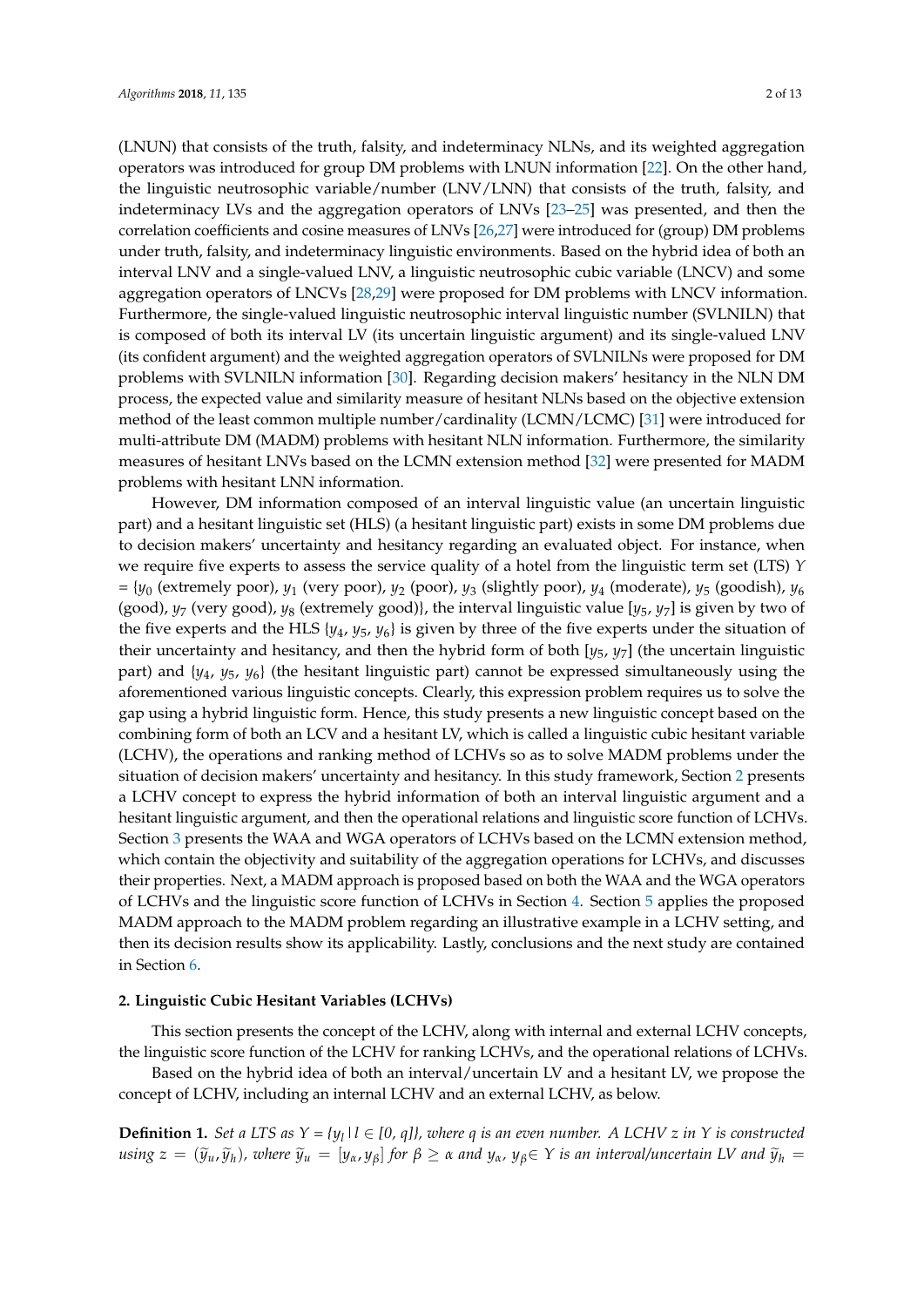$\left\{ y_{\lambda_k} | y_{\lambda_k} \in Y, k = 1, 2, \ldots, r \right\}$  is a set of r possible LVs (i.e., a hesitant linguistic variable (HLV)) ranked in an ascending order.

Especially when r = 1, LCHV is reduced to LCV introduced in [\[19\]](#page-12-2).

**Definition 2.** Let  $z = (\tilde{y}_u, \tilde{y}_h)$  be a LCHV, with  $\tilde{y}_u = [y_\alpha, y_\beta]$  for  $y_\alpha$ ,  $y_\beta \in Y$  and  $\tilde{y}_h =$ <br> $\begin{cases} y_u & \text{if } u \in Y \mid u \in Y \mid h-1 \end{cases}$  Then we call  $y_{\lambda_k}$   $y_{\lambda_k} \in Y$ ,  $k = 1, 2, ..., r$ . Then, we call *y***ennition 2.** Let  $z = (y_u, y_h)$  be a light

- (i)  $z = (\tilde{y}_u, \tilde{y}_h) = ([y_\alpha, y_\beta], \{y_{\lambda_1}, y_{\lambda_2}, \dots, y_{\lambda_r}\})$  an internal LCHV if every  $\lambda_k \in [\alpha, \beta]$  (k = 1, 2, ..., r) *for α, β* ∈ *[0, q]; for α, β* <sup>∈</sup> *[0, q];*
- (ii)  $z = (\tilde{y}_u, \tilde{y}_h) = ([y_\alpha, y_\beta], \{y_{\lambda_1}, y_{\lambda_2}, \dots, y_{\lambda_r}\})$  an external LCHV if every  $\lambda_k \notin [\alpha, \beta]$  (k = 1, 2, ..., r) *α, β, λ<sup>k</sup>* <sup>∈</sup> *[0, q]. for α, β, λ<sup>k</sup>* ∈ *[0, q].*

For the two LCHVs,  $z_1 = (\tilde{y}_{u1}, \tilde{y}_{h1})$  and  $z_2 = (\tilde{y}_{u2}, \tilde{y}_{h2})$ , the number of LVs in  $\tilde{y}_{h1}$  and  $\tilde{y}_{h2}$  may imply difference. To realize the suitable operations of different LCHVs, we can extend the two HLVs  $\widetilde{y}_{h1}$ and  $\tilde{y}_{h2}$  until both reach the same number of LVs on the basis of the LCMN extension method, which shows its objective advantage instead of the subjective extension methods depending on personal preference [\[31,](#page-12-13)[32\]](#page-12-14).

Suppose  $z_j = (\tilde{y}_{uj}, \tilde{y}_{hj}) = ([y_{\alpha_j}, y_{\beta_j}], \{y_{\lambda_{j1}}, y_{\lambda_{j2}}, \dots, y_{\lambda_{jr_j}}\})$   $(j = 1, 2, \dots, n)$  is a group of LCHVs and the LCMN of  $(r_1, r_1, \ldots, r_n)$  for  $\widetilde{y}_{hj}$   $(j = 1, 2, \ldots, n)$  is  $c$ . Then, one can extend them to the same number of LVs based on the following extension forms: number of LVs based on the following extension forms:

$$
z_1^e = \left( [y_{\alpha_1}, y_{\beta_1}], \left\{ y_{\lambda_{11}^1}, y_{\lambda_{11}^2}, \dots y_{\lambda_{11}^{c/r_1}}, y_{\lambda_{12}^1}, y_{\lambda_{12}^2}, \dots, y_{\lambda_{12}^{c/r_1}}, \dots, y_{\lambda_{1r_1}^1}, y_{\lambda_{1r_1}^2}, \dots, y_{\lambda_{1r_1}^{c/r_1}} \right\} \right),
$$
  
\n
$$
z_2^e = \left( [y_{\alpha_2}, y_{\beta_2}], \left\{ y_{\lambda_{21}^1}, y_{\lambda_{21}^2}, \dots, y_{\lambda_{21}^{c/r_2}}, y_{\lambda_{22}^1}, y_{\lambda_{22}^2}, \dots, y_{\lambda_{2r_2}^{c/r_2}}, \dots, y_{\lambda_{2r_2}^2}, \dots, y_{\lambda_{2r_2}^{c/r_2}} \right\} \right),
$$
  
\n
$$
\dots,
$$
  
\n
$$
z_n^e = \left( [y_{\alpha_n}, y_{\beta_n}], \left\{ y_{\lambda_{n1}^1}, y_{\lambda_{n1}^2}, \dots, y_{\lambda_{n1}^{c/r_n}}, y_{\lambda_{n2}^1}, y_{\lambda_{n2}^2}, \dots, y_{\lambda_{n2}^{c/r_n}}, \dots, y_{\lambda_{nr_n}^1}, y_{\lambda_{nr_n}^2}, \dots, y_{\lambda_{nr_n}^{c/r_n}} \right\} \right).
$$
  
\n(1)

**Example 1.** Let us consider that  $z_1 = (\lfloor y_4, y_6 \rfloor, \lfloor y_4, y_5 \rfloor)$  and  $z_2 = (\lfloor y_5, y_6 \rfloor, \lfloor y_4, y_5, y_6 \rfloor)$  are two linguistic cubic *hesitant numbers (LCHNs) in the LTS Y = {* $y_0$ *,*  $y_1$ *,*  $y_2$ *, ...,*  $y_8$ *}.* 

LCHNs  $z_1$  and  $z_2$  can be extended to the following forms: *Then, the LCMN obtained from*  $r_1 = 2$  *and*  $r_2 = 3$  *in*  $z_1$  *and*  $z_2$  *is*  $c = 6$ *. Through Equation (1), the two* 

$$
z_1^e = ([y_4, y_6], \{y_4, y_4, y_5, y_5, y_5, y_5\}) \text{ and } z_2^e = ([y_5, y_6], \{y_4, y_4, y_5, y_5, y_6, y_6\})
$$

**Definition 3.** Let  $z_1 = (\tilde{y}_{u1}, \tilde{y}_{h1}) = ([y_{\alpha_1}, y_{\beta_1}], \{y_{\lambda_{11}}, y_{\lambda_{12}}, \dots, y_{\lambda_{1r}}\})$  and  $z_2 = (\tilde{y}_{u2}, \tilde{y}_{h2}) =$  $\frac{2}{\pi}$  *is y e y e i e*<sub>1</sub> *e*<sub>1</sub> *e*<sub>1</sub> *e*<sub>1</sub> *e*<sub>1</sub> *e*<sub>1</sub> *e*<sub>1</sub> *e*<sub>1</sub> *e*<sub>1</sub> *e*<sub>1</sub> *e*<sub>1</sub> *e*<sub>1</sub> *e*<sub>1</sub> *e*<sub>1</sub> *e*<sub>1</sub> *e*<sub>1</sub> *e*<sub>1</sub> *e*<sub>1</sub> *e*<sub>1</sub> *e*<sub>1</sub> *e*<sub>1</sub> *e*<sub>1</sub> *e*<sub>1</sub> *e*<sub>1</sub> *e*<sub>1</sub> *e*<sub>1</sub> *e*<sub>1</sub>  $([y_{\alpha_2}, y_{\beta_2}], \{y_{\lambda_{21}}, y_{\lambda_{22}}, \ldots, y_{\lambda_{2r}}\})$  be two LCHVs in the LTS  $Y = \{y_l | l \in [0, q]\}$ . Then, we define

(i)  $z_1 = z_2 \Leftrightarrow \widetilde{y}_{u1} = \widetilde{y}_{u2}$  and  $\widetilde{y}_{h1} = \widetilde{y}_{h2}$ , i.e.,  $y_{\alpha_1} = y_{\alpha_2}$ ,  $y_{\beta_1} = y_{\beta_2}$ , and  $y_{\lambda_{1k}} = y_{\lambda_{2k}}$  for  $k = 1, 2, ..., r$ ; (ii)  $z_1 \subseteq z_2 \Leftrightarrow \widetilde{y}_{u1} \subseteq \widetilde{y}_{u2}$  and  $\widetilde{y}_{h1} \subseteq \widetilde{y}_{h2}$ , i.e.,  $y_{\alpha_1} \le y_{\alpha_2}$ ,  $y_{\beta_1} \le y_{\beta_2}$ , and  $y_{\lambda_{1k}} \le y_{\lambda_{2k}}$  for  $k = 1, 2, ..., r$ .

For a convenient comparison in a linguistic setting, we present the linguistic score function of the *Then, we define*  LCHV and the ranking method of the LCHVs below.

**Definition** 3. *Let is a let if a let if a***<sub>***let is a***<sub>let</sub>** *r* $\mathbf{v} \cdot \mathbf{z}$ **,**  $\mathbf{v} \cdot \mathbf{z}$ **,**  $\mathbf{v} \cdot \mathbf{z}$ **,**  $\mathbf{v} \cdot \mathbf{z}$ **,**  $\mathbf{v} \cdot \mathbf{z}$ **,**  $\mathbf{v} \cdot \mathbf{z}$ **,**  $\mathbf{v} \cdot \mathbf{z}$ **,**  $\mathbf{v} \cdot \mathbf{z}$ **, \mathbf{v} \cdot \math** $$ 

**Definition 4.** Let  $z = ([y_\alpha, y_\beta], \{y_{\lambda_1}, y_{\lambda_2}, \ldots, y_{\lambda_r}\})$  be a LCHV in the LTS  $Y = \{y_l | l \in [0, q]\}$ . Then, its linguistic score function is defined as the following:<br>

$$
y_{L(z)} = y_{\frac{1}{2}(\frac{1}{2}(\alpha+\beta)+\frac{1}{r}\sum_{k=1}^{r} \lambda_k)} \text{ for } L(z) \in [0, q].
$$
 (2)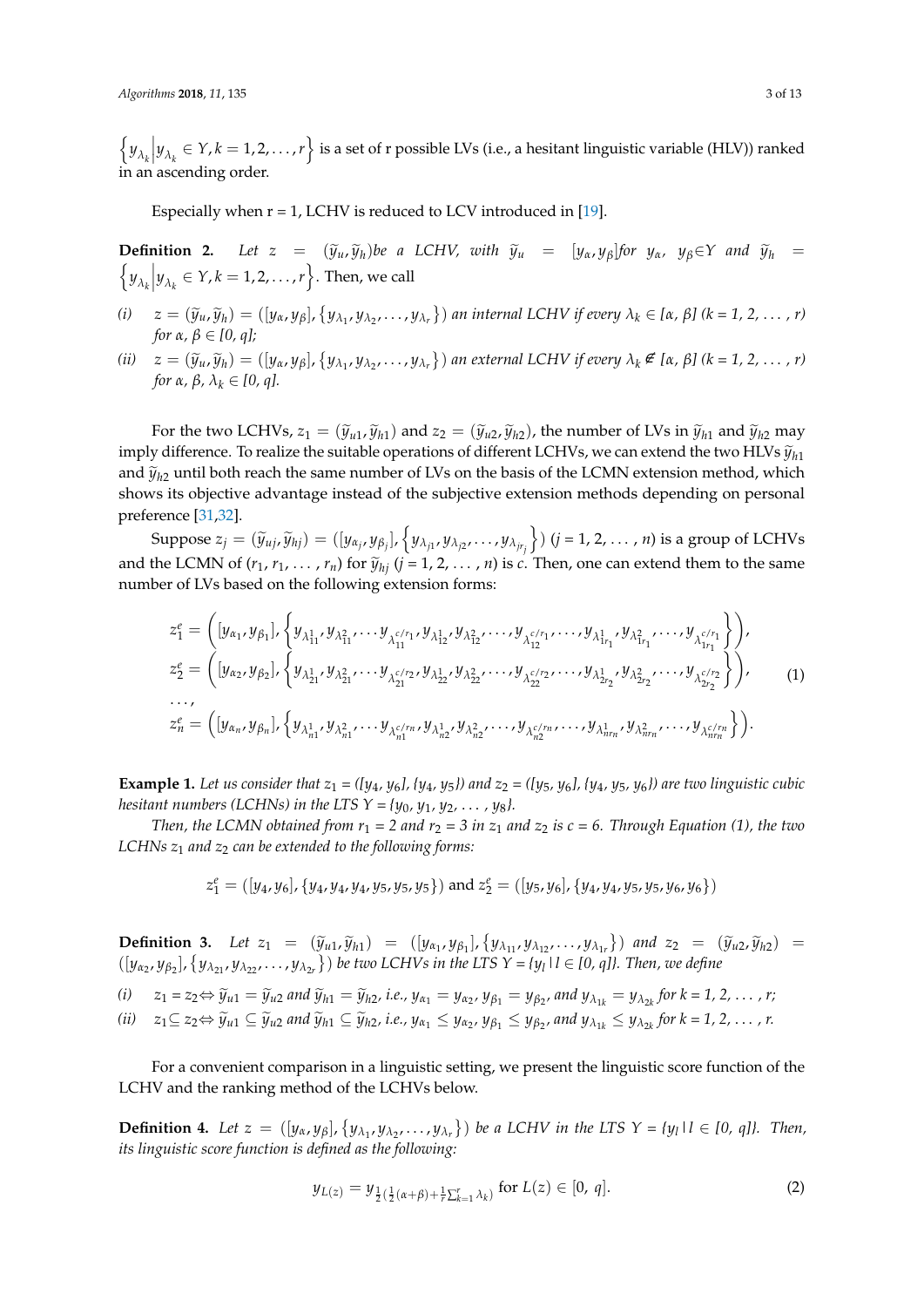**Definition 5.** Let  $z_1 = (\left[y_{\alpha_1}, y_{\beta_1}\right], \left\{y_{\lambda_{11}}, y_{\lambda_{12}}, \ldots, y_{\lambda_{1r}}\right\})$  and  $z_2 = (\left[y_{\alpha_2}, y_{\beta_2}\right], \left\{y_{\lambda_{21}}, y_{\lambda_{22}}, \ldots, y_{\lambda_{2r}}\right\})$  be two  $LCHVs$  in the LTS  $Y = \{y_l | l \in [0, q]\}$ . Then, their linguistic scores are  $y_{L(z_1)}$  and  $y_{L(z_2)}$ . Thus, the ranking *relations are defined as follows:*

- (a) If  $y_{L(z_1)} > y_{L(z_2)}$ , then  $z_1 > z_2$ ;
- (b) If  $y_{L(z_1)} < y_{L(z_2)}$ , then  $z_1 < z_2$ ;
- (*c*) *If*  $y_{L(z_1)} = y_{L(z_2)}$ , then  $z_1 = z_2$ .

**Example 2.** Let us consider that  $z_1 = ( [y_5, y_6]$ ,  $\{y_4, y_6\}$  and  $z_2 = ( [y_4, y_6]$ ,  $\{y_3, y_5, y_6\}$  are two LCHNs in the *LTS Y = {y*0*, y*1*, y*2*,* . . . *, y*8*}.*

*Then, through Equation (2), we calculate the linguistic score values of the two LCHNs below:*

$$
y_{L(z_1)} = y_{\frac{1}{2}(\frac{1}{2}(\alpha_1 + \beta_1) + \frac{1}{2}\sum_{k=1}^2 \lambda_{1k})} = y_{\frac{1}{2}(\frac{1}{2}(5+6) + \frac{1}{2}(4+6))} = y_{5.25}
$$
  

$$
y_{L(z_2)} = y_{\frac{1}{2}(\frac{1}{2}(\alpha_2 + \beta_2) + \frac{1}{3}\sum_{k=1}^3 \lambda_{2k})} = y_{\frac{1}{2}(\frac{1}{2}(4+6) + \frac{1}{3}(3+5+6))} = y_{4.8333}
$$

*Since there is*  $y_{L(z_1)} > y_{L(z_2)}$ , they are ranked as  $z_1 > z_2$ .

**Definition 6.** Let  $z_1 = ([y_{\alpha_1}, y_{\beta_1}], \{y_{\lambda_{11}}, y_{\lambda_{12}}, \ldots, y_{\lambda_{1r}}\})$  and  $z_2 = ([y_{\alpha_2}, y_{\beta_2}], \{y_{\lambda_{21}}, y_{\lambda_{22}}, \ldots, y_{\lambda_{2r}}\})$  be *two LCHVs in the LTS Y = {yl|l* ∈ *[0, q]}. Then, their operational relations are defined as below:*

$$
(1) \quad\n\begin{aligned}\n& z_1 + z_2 = (\left[y_{\alpha_1}, y_{\beta_1}\right], \left\{y_{\lambda_{11}}, y_{\lambda_{12}}, \ldots, y_{\lambda_{1r}}\right\}) + \left(\left[y_{\alpha_2}, y_{\beta_2}\right], \left\{y_{\lambda_{21}}, y_{\lambda_{22}}, \ldots, y_{\lambda_{2r}}\right\}\right) \\
&= \left(\left[y_{\alpha_1 + \alpha_2 - \frac{\alpha_1 \alpha_2}{q}}, y_{\beta_1 + \beta_2 - \frac{\beta_1 \beta_2}{q}}\right], \left\{y_{\lambda_{11} + \lambda_{21} - \frac{\lambda_{11} \lambda_{21}}{q}}, y_{\lambda_{12} + \lambda_{22} - \frac{\lambda_{12} \lambda_{22}}{q}}, \ldots, y_{\lambda_{1r} + \lambda_{2r} - \frac{\lambda_{1r} \lambda_{2r}}{q}}\right\}\right) \\
& z_1 \times z_2 = (\left[y_{\alpha_1}, y_{\beta_1}\right], \left\{y_{\lambda_{11}}, y_{\lambda_{12}}, \ldots, y_{\lambda_{1r}}\right\}) \times (\left[y_{\alpha_2}, y_{\beta_2}\right], \left\{y_{\lambda_{21}}, y_{\lambda_{22}}, \ldots, y_{\lambda_{2r}}\right\})\n\end{aligned}
$$

(2)  
\n
$$
\begin{array}{l}\n= \left( \left[ y_{\frac{\alpha_1 \alpha_2}{q}}, y_{\frac{\beta_1 \beta_2}{q}} \right], \left\{ y_{\frac{\lambda_{11} \lambda_{21}}{q}}, y_{\frac{\lambda_{12} \lambda_{22}}{q}}, \ldots, y_{\frac{\lambda_{1r} \lambda_{2r}}{q}} \right\} \right) \\
\delta z_1 = \delta \left( \left[ y_{\alpha_1}, y_{\beta_1} \right], \left\{ y_{\lambda_{11}}, y_{\lambda_{12}}, \ldots, y_{\lambda_{1r}} \right\} \right)\n\end{array}
$$

$$
\begin{array}{lll}\n\text{(3)} & = \left( \left[ y_{q-q(1-\frac{\alpha_1}{q})} \delta, y_{q-q(1-\frac{\beta_1}{q})} \delta \right], \left\{ y_{q-q(1-\frac{\lambda_{11}}{q})} \delta, y_{q-q(1-\frac{\lambda_{12}}{q})} \delta, \dots, y_{q-q(1-\frac{\lambda_{1r}}{q})} \delta \right\} \right), \delta > 0\n\end{array}
$$
\n
$$
\text{(4)} \quad z_1^{\delta} = \left( \left[ y_{\alpha_1}, y_{\beta_1} \right], \left\{ y_{\lambda_1}, y_{\lambda_1}, \dots, y_{\lambda_{1r}} \right\} \right)^{\delta} = \left( \left[ y_{\alpha_1}, \delta, y_{\beta_1}, \delta \right], \left\{ y_{\lambda_1}, \delta, y_{\beta_1}, \dots, y_{\lambda_{1r}} \delta \right\} \right), \delta > 0\n\end{array}
$$

$$
(4) \quad z_1^{\delta} = \left( [y_{\alpha_1}, y_{\beta_1}], \left\{ y_{\lambda_{11}}, y_{\lambda_{12}}, \dots, y_{\lambda_{1r}} \right\} \right)^{\delta} = \left( \left[ y_{q(\frac{\alpha_1}{q})^{\delta}}, y_{q(\frac{\beta_1}{q})^{\delta}} \right], \left\{ y_{q(\frac{\lambda_{11}}{q})^{\delta}}, y_{q(\frac{\lambda_{12}}{q})^{\delta}}, \dots, y_{q(\frac{\lambda_{1r}}{q})^{\delta}} \right\} \right)
$$
\n
$$
\delta > 0
$$

It is obvious that the above calculational results are still LCHVs.

# <span id="page-3-0"></span>**3. Weighted Aggregation Operators of LCHVs**

*3.1. Weighted Arithmetic Averaging (WAA) Operator of LCHVs*

**Definition 7.** Set  $z_j = ([y_{\alpha_j}, y_{\beta_j}], \{y_{\lambda_{j1}}, y_{\lambda_{j2}}, \ldots, y_{\lambda_{jr}}\})$  $(j = 1, 2, \ldots, n)$  as a group of LCHVs in  $Y = \{y_l | l \in N \}$  $[0, q]$ }, along with its weight  $\omega_j \in [0,1]$  for  $\sum_{j=1}^n \omega_j = 1.$  The corresponding WAA operator of the LCHVs is *expressed using*

$$
F_{LCHV}(z_1, z_2, \cdots, z_n) = \sum_{j=1}^n \omega_j z_j.
$$
 (3)

Based on Definitions 6 and 7, there exists the following theorem: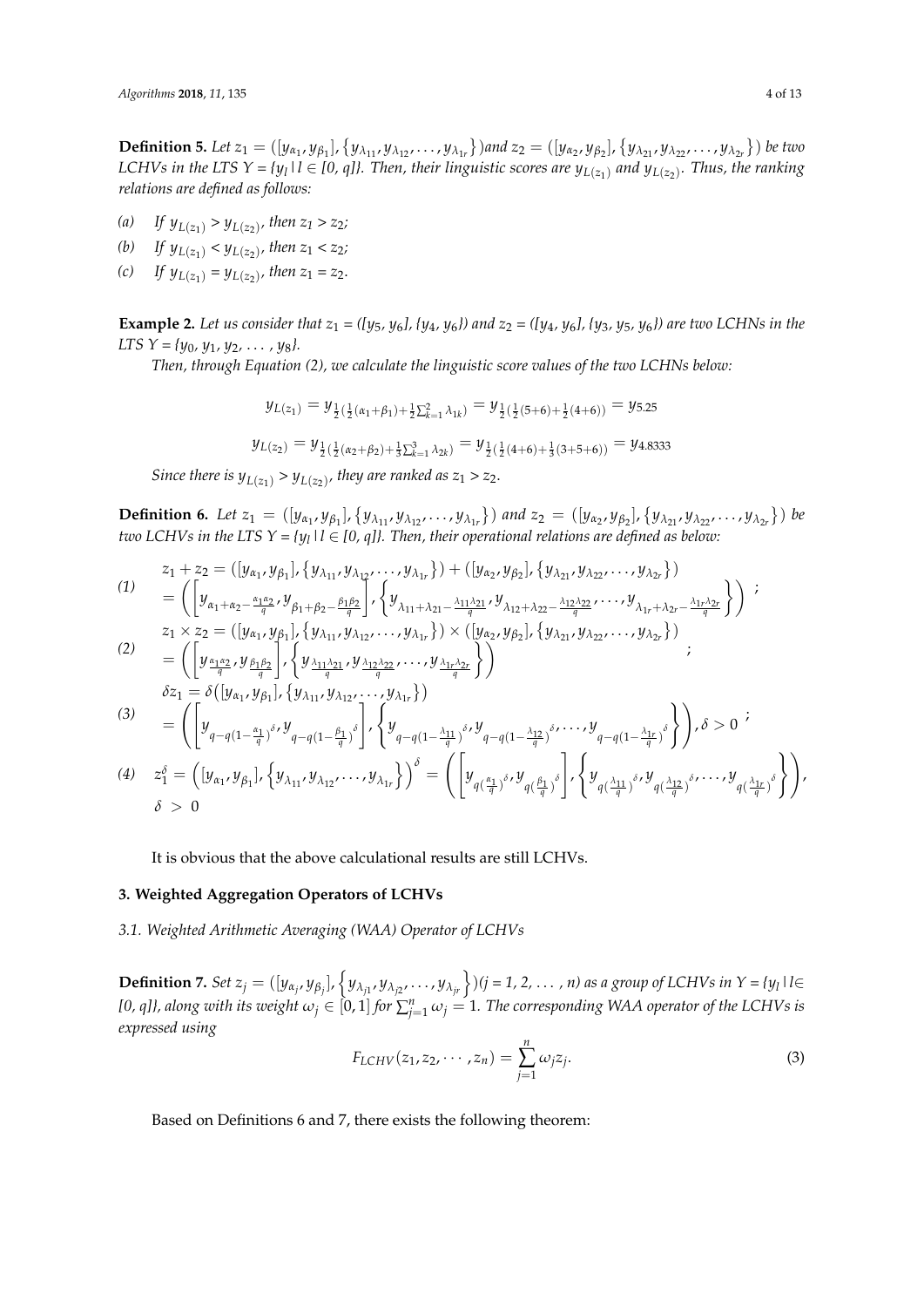**Theorem 1.** Set  $z_j = ([y_{\alpha_j}, y_{\beta_j}], \{y_{\lambda_{j1}}, y_{\lambda_{j2}}, \ldots, y_{\lambda_{jr}}\})$   $(j = 1, 2, \ldots, n)$  as a group of LCHVs in  $Y = \{y_l | l \in I\}$ [0, q]}, along with its weight  $\omega_j\in[0,1]$  for  $\sum_{j=1}^n\omega_j=1$ , then the aggregation result of Equation (3) is still a *LCHV, which is calculated using the following aggregation operation:*

$$
F_{LCHV}(z_1, z_2, \cdots, z_n) = \sum_{j=1}^n \omega_j z_j
$$
\n
$$
= \left( \left[ y_{q-q\prod_{j=1}^n (1-\frac{\alpha_j}{q})^{\omega_j}} y_{q-q\prod_{j=1}^n (1-\frac{\beta_j}{q})^{\omega_j}} \right] \cdot \left\{ y_{q-q\prod_{j=1}^n (1-\frac{\lambda_{j1}}{q})^{\omega_j}} y_{q-q\prod_{j=1}^n (1-\frac{\lambda_{j2}}{q})^{\omega_j}} \cdot y_{q-q\prod_{j=1}^n (1-\frac{\lambda_{j2}}{q})^{\omega_j}} \cdot y_{q-q\prod_{j=1}^n (1-\frac{\lambda_{j2}}{q})^{\omega_j}} \cdot y_{q-q\prod_{j=1}^n (1-\frac{\lambda_{j2}}{q})^{\omega_j}} \cdot y_{q-q\prod_{j=1}^n (1-\frac{\lambda_{j2}}{q})^{\omega_j}} \cdot y_{q-q\prod_{j=1}^n (1-\frac{\lambda_{j2}}{q})^{\omega_j}} \cdot y_{q-q\prod_{j=1}^n (1-\frac{\lambda_{j2}}{q})^{\omega_j}} \cdot y_{q-q\prod_{j=1}^n (1-\frac{\lambda_{j2}}{q})^{\omega_j}} \cdot y_{q-q\prod_{j=1}^n (1-\frac{\lambda_{j2}}{q})^{\omega_j}} \cdot y_{q-q\prod_{j=1}^n (1-\frac{\lambda_{j2}}{q})^{\omega_j}} \cdot y_{q-q\prod_{j=1}^n (1-\frac{\lambda_{j2}}{q})^{\omega_j}} \cdot y_{q-q\prod_{j=1}^n (1-\frac{\lambda_{j2}}{q})^{\omega_j}} \cdot y_{q-q\prod_{j=1}^n (1-\frac{\lambda_{j2}}{q})^{\omega_j}} \cdot y_{q-q\prod_{j=1}^n (1-\frac{\lambda_{j2}}{q})^{\omega_j}} \cdot y_{q-q\prod_{j=1}^n (1-\frac{\lambda_{j2}}{q})^{\omega_j}} \cdot y_{q-q\prod_{j=1}^n (1-\frac{\lambda_{j2}}{q})^{\omega_j}} \cdot y_{q-q\prod_{j=1}^n (1-\frac{\lambda_{j2}}{q})^{\omega_j}} \cdot y_{q-q\prod_{j=1}^n (1-\frac{\lambda_{j2}}{q})^{\omega_j}} \cdot y_{q-q\prod_{j=1}^n (1-\
$$

Then, Theorem 1 can be proved based on the mathematical induction below.

## **Proof.**

(1) Set  $n = 2$ , based on the operational relation (3) in Definition 6, we can get

$$
\omega_1 z_1 = \left( \left[ y_{q-q(1-\frac{\alpha_1}{q})}^{\omega_1} y_{q-q(1-\frac{\beta_1}{q})}^{\omega_1} \right] \left[ y_{q-q(1-\frac{\lambda_{11}}{q})}^{\omega_1} y_{q-q(1-\frac{\lambda_{12}}{q})}^{\omega_1} \cdots y_{q-q(1-\frac{\lambda_{1r}}{q})}^{\omega_1} \right] \right) \tag{5}
$$

$$
\omega_2 z_2 = \left( \left[ y_{q-q(1-\frac{\alpha_2}{q})^{\omega_2}} y_{q-q(1-\frac{\beta_2}{q})^{\omega_2}} \right] \left[ y_{q-q(1-\frac{\lambda_{21}}{q})^{\omega_2}} y_{q-q(1-\frac{\lambda_{22}}{q})^{\omega_2}} \cdots y_{q-q(1-\frac{\lambda_{2r}}{q})^{\omega_2}} \right] \right) \tag{6}
$$

Through Equation (3) and the operational relation (1) in Definition 6, their weighted aggregation result is given as

$$
F_{LCHV}(z_1, z_2) = \omega_1 z_1 + \omega_2 z_2
$$
\n
$$
= \left( \begin{bmatrix} y & & \\ y & & \\ q & -q(1 - \frac{\alpha_1}{q})^{\omega_1} + q - q(1 - \frac{\alpha_2}{q})^{\omega_2} - \frac{[q - q(1 - \frac{\alpha_1}{q})^{\omega_1}] [q - q(1 - \frac{\alpha_2}{q})^{\omega_2}]}{q} & \\ y & & \\ q & & \\ \end{bmatrix} \right),
$$
\n
$$
= \left( \begin{bmatrix} y & & \\ y & & \\ q & -q(1 - \frac{\lambda_{11}}{q})^{\omega_1} + q - q(1 - \frac{\lambda_{21}}{q})^{\omega_2} - \frac{[q - q(1 - \frac{\lambda_{11}}{q})^{\omega_1}] [q - q(1 - \frac{\lambda_{21}}{q})^{\omega_2}]}{q} & \\ \end{bmatrix} \right),
$$
\n
$$
= \left( \begin{bmatrix} y & & \\ y & & \\ \end{bmatrix} \right),
$$
\n
$$
F_{LCHV}(z_1, z_2) = \omega_1 z_1 + \omega_2 z_2
$$
\n
$$
= \left( \begin{bmatrix} y & & \\ y & & \\ \end{bmatrix} \right),
$$
\n
$$
F_{LHV}(z_1, z_2) = \omega_1 z_1 + \omega_2 z_2
$$
\n
$$
= \left( \begin{bmatrix} y & & \\ y & & \\ \end{bmatrix} \right),
$$
\n
$$
F_{LHV}(z_1, z_2) = \omega_1 z_1 + \omega_2 z_2
$$
\n
$$
= \left( \begin{bmatrix} y & & \\ y & & \\ \end{bmatrix} \right),
$$
\n
$$
F_{LHV}(z_1, z_2) = \omega_1 z_1 + \omega_2 z_2
$$
\n
$$
= \left( \begin{bmatrix} y & & \\ y & & \\ \end{bmatrix} \right)^{\omega_1} + q - q(1 - \frac{\alpha_2}{q})^{\omega_2
$$

(2) Set  $n = k$ , the aggregation result of LCHVs based on Equation (4) can be expressed as

$$
F_{LCHV}(z_1, z_2, \cdots, z_k) = \sum_{j=1}^k \omega_j z_j
$$
\n
$$
= \left( \left[ y_{q-q\prod_{j=1}^k (1-\frac{\alpha_j}{q})^{\omega_j}} y_{q-q\prod_{j=1}^k (1-\frac{\beta_j}{q})^{\omega_j}} \right] \cdot \left\{ y_{q-q\prod_{j=1}^k (1-\frac{\lambda_{j1}}{q})^{\omega_j}} y_{q-q\prod_{j=1}^k (1-\frac{\lambda_{j2}}{q})^{\omega_j}} \cdot y_{q-q\prod_{j=1}^k (1-\frac{\lambda_{j\mu}}{q})^{\omega_j}} \right\} \right)
$$
\n(8)

(3) Set  $n = k + 1$ , based on Equations (7) and (8), the aggregation result of the LCHVs is given by

$$
F_{LCHV}(z_1, z_2, \cdots, z_k) = \sum_{j=1}^k \omega_j z_j + \omega_{k+1} z_{k+1}
$$
\n
$$
= \left( \begin{bmatrix} y_{q-q\prod_{j=1}^k (1-\frac{\alpha_j}{q})^{\omega_j}} y_{q-q\prod_{j=1}^k (1-\frac{\beta_j}{q})^{\omega_j}} \\ y_{q-q\prod_{j=1}^k (1-\frac{\alpha_j}{q})^{\omega_j}} y_{q-q\prod_{j=1}^k (1-\frac{\beta_j}{q})^{\omega_j}} \end{bmatrix} \times \begin{Bmatrix} y_{q-q\prod_{j=1}^k (1-\frac{\lambda_j}{q})^{\omega_j}} y_{q-q\prod_{j=1}^k (1-\frac{\lambda_j}{q})^{\omega_j}} \\ y_{q-q\prod_{j=1}^{k+1} (1-\frac{\lambda_j}{q})^{\omega_j}} y_{q-q\prod_{j=1}^k (1-\frac{\lambda_j}{q})^{\omega_j}} \end{Bmatrix} \right) + \omega_{k+1} z_{k+1}
$$
\n
$$
(9)
$$

Hence, Equation (4) is valid for any  $n \square$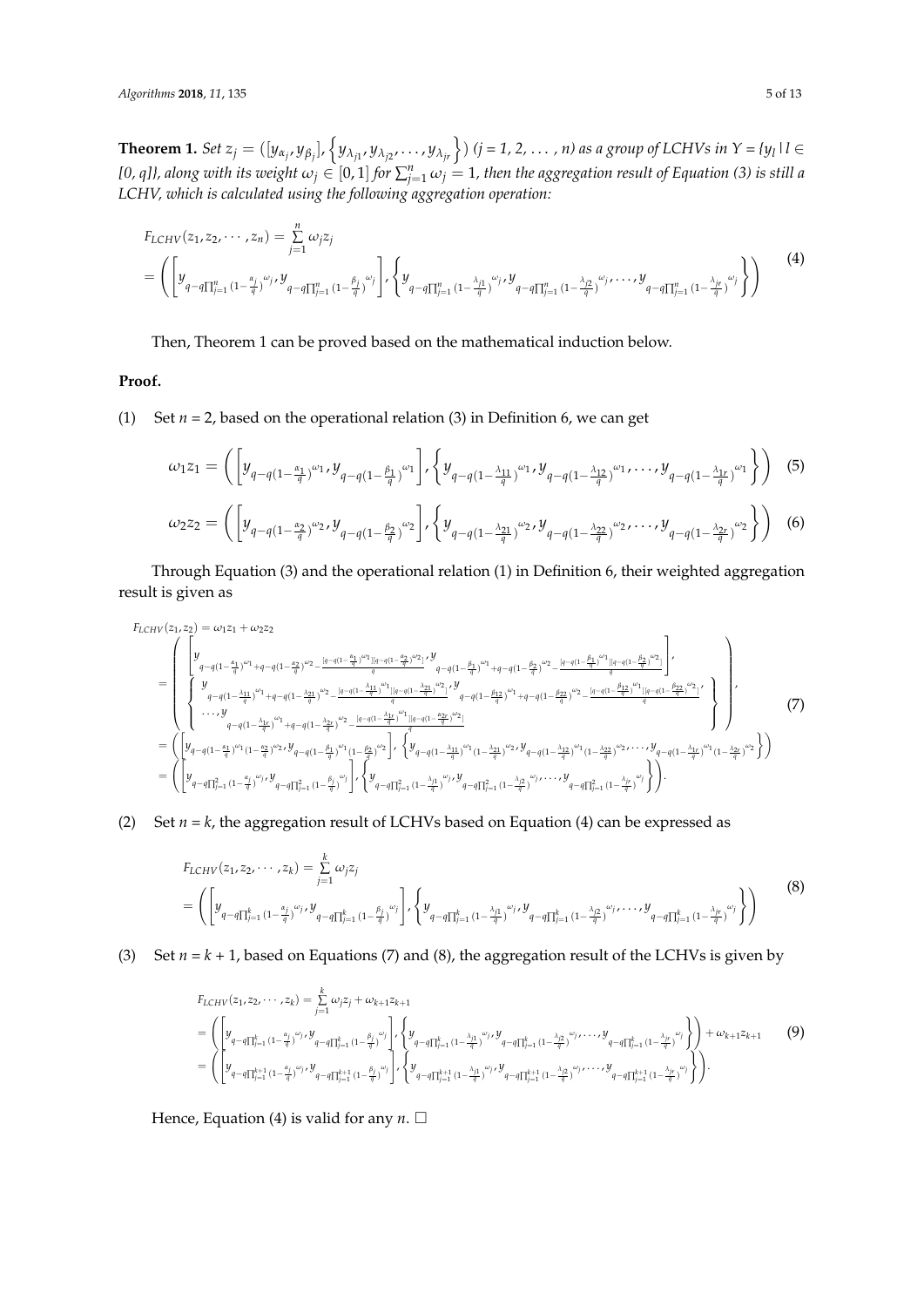It is noted that we must make the number of linguistic values of each HLS in LCHNs equal based on the LCMN extension method before using Equation (4) in some cases so as to reach the suitable aggregation operation. The following example is given to illustrate the real operational process:

**Example 3.** Set  $z_1 = ( [y_5, y_6], (y_4, y_6])$ ,  $z_2 = ( [y_4, y_6], (y_3, y_5, y_6])$ , and  $z_3 = ( [y_3, y_5], (y_3, y_4, y_5])$  as three *LCHNs in the LTS Y = {y<sub>0</sub>, y<sub>1</sub>, y<sub>2</sub>, ..., y<sub>8</sub>}. Then, their weight vector is given as*  $\omega$  *= (0.4, 0.25, 0.35).* 

*To reach the suitable aggregation operation by using Equation (4) for the example, we need to extend the three HLSs {y*4*, y*6*}, {y*3*, y*5*, y*6*} and {y*3*, y*4*, y*5*} into the same components by using the LCMN extension method for them.*

*First, the LCMN of the three HFSs {y*4*, y*6*}, {y*3*, y*5*, y*6*} and {y*3*, y*4*, y*5*} is obtained as c = 6. Thus, their* extension forms are expressed as  $z_1^e$  = ([y5, y<sub>6</sub>], {y<sub>4</sub>, y<sub>4</sub>, y<sub>4</sub>, y<sub>6</sub>, y<sub>6</sub>, y<sub>6</sub>}),  $z_2^e$  = ([y<sub>4</sub>, y<sub>6</sub>], {y<sub>3</sub>, y<sub>3</sub>, y<sub>5</sub>, y<sub>5</sub>, y<sub>6</sub>, y<sub>6</sub>}), *and z<sup>e</sup>* 3 *= ([y*3*, y*5*], {y*3*, y*3*, y*4*, y*4*, y*5*, y*5*}).*

*Through Equation (4), their operational result of the WAA operator is given by*

$$
\begin{split} &F_{LCHV}(z_1^e,z_2^e,z_3^e)=\sum_{j=1}^3\omega_jz_j^e\\ &=\left(\begin{bmatrix}y_{q-q\prod_{j=1}^3(1-\frac{s_j}{q})^{\omega_j}}y_{q-q\prod_{j=1}^3(1-\frac{\beta_j}{q})^{\omega_j}}\end{bmatrix},\begin{Bmatrix}y_{q-q\prod_{j=1}^3(1-\frac{\lambda_{j1}}{q})^{\omega_j}}y_{q-q\prod_{j=1}^3(1-\frac{\lambda_{j2}}{q})^{\omega_j}}\cdots y_{q-q\prod_{j=1}^3(1-\frac{\lambda_{j6}}{q})^{\omega_j}}\end{Bmatrix}\right)\\ &=\begin{pmatrix}y_{8-8\times(1-5/8)^{0.4}\times(1-4/8)^{0.25}\times(1-3/8)^{0.35}}y_{8-8\times(1-6/8)^{0.4}\times(1-6/8)^{0.25}\times(1-5/8)^{0.35}}\end{pmatrix},\\ &\begin{Bmatrix}y_{8-8\times(1-4/8)^{0.4}\times(1-3/8)^{0.25}\times(1-3/8)^{0.35}}y_{8-8\times(1-4/8)^{0.4}\times(1-6/8)^{0.25}\times(1-3/8)^{0.35}}y_{8-8\times(1-4/8)^{0.4}\times(1-5/8)^{0.35}}\end{Bmatrix},\\ &=\begin{Bmatrix}(y_{4.1452},y_{5.6950}],\ (y_{3.4269},y_{3.4269},y_{4.2776},y_{5.1789},y_{5.6950},y_{5.6950})\end{Bmatrix},\\ &=\begin{Bmatrix}(y_{4.1452},y_{5.6950}],\ (y_{3.4269},y_{3.4269},y_{4.2776},y_{5.1789},y_{5.6950},y_{5.6950})\end{Bmatrix}.\end{split}
$$

It is obvious that their aggregated result is still LCHN and all the linguistic values in the aggregated LCHN still belong to *Y,* and then the WAA operator of the LCHNs based on the LCMN extension method shows its objective extension operation without the subjective extension forms depending on decision makers' preferences, which demonstrate the advantage of its operational rationality.

**Theorem 2.** Set  $z_j$  ( $j = 1, 2, ..., n$ ) as a group of LCHVs. Then, the WAA operator of  $F_{LCHV}(z_1, z_2, ..., z_n)$ *indicates the following properties:*

- (1) *Idempotency: If*  $z_i = z$  ( $j = 1, 2, ..., n$ ), then there exists  $F_{LCHV}(z_1, z_2, ..., z_n) = z$ .
- (2) Boundedness: Set  $z^+ = \left( \left[ \max_j(y_{\alpha_j}), \max_j(y_{\beta_j}) \right], \left\{ \max_j(y_{\lambda_{j1}}), \max_j(y_{\lambda_{j2}}), \dots, \max_j(y_{\lambda_{jr}}) \right\} \right)$  and  $z^- = \left( \left[ \min_j(y_{\alpha_j}), \min_j(y_{\beta_j}) \right], \left\{ \min_j(y_{\lambda_{j1}}), \min_j(y_{\lambda_{j2}}), \dots, \min_j(y_{\lambda_{jr}}) \right\} \right)$   $(j = 1, 2, \dots, n)$  as the *maximum LCHV and the minimum LCHV, respectively. Then,*  $z^-$  $\leq$  $F_{LCHV}(z_1,z_2,\cdots,z_n)$  $\leq$  $z^+$ *can hold.*
- (3) Monotonicity: If  $z_j \le z_j^*$  (j = 1, 2, ..., *n*), then there exists  $F_{LCHV}(z_1, z_2, \dots, z_n) \le$  $F_{LCHV}(z_1^*, z_2^*, \cdots, z_n^*)$ .

#### **Proof.**

(1) Since  $z_j = z$  ( $j = 1, 2, ..., n$ ), the WAA aggregation result of LCHVs can be calculated using

$$
F_{LCHV}(z_1, z_2, \dots z_n) = \sum_{j=1}^n \omega_j z_j = \left( \left[ y_{q-q_1} \prod_{j=1}^n (1 - \frac{\alpha_j}{q})^{\omega_j} y_{q-q_1} \prod_{j=1}^n (1 - \frac{\beta_j}{q})^{\omega_j} \right] \cdot \left\{ y_{q-q_1} \prod_{j=1}^n (1 - \frac{\lambda_j}{q})^{\omega_j} y_{q-q_1} \prod_{j=1}^n (1 - \frac{\lambda_j}{q})^{\omega_j} \cdot y_{q-q_1} \prod_{j=1}^n (1 - \frac{\lambda_j}{q})^{\omega_j} \cdot y_{q-q_1} \prod_{j=1}^n (1 - \frac{\lambda_j}{q})^{\omega_j} \cdot y_{q-q_1} \prod_{j=1}^n (1 - \frac{\lambda_j}{q})^{\omega_j} \cdot y_{q-q_1} \prod_{j=1}^n (1 - \frac{\lambda_j}{q})^{\omega_j} \cdot y_{q-q_1} \cdot y_{q-q_1} \cdot y_{q-q_1} \cdot y_{q-q_1} \cdot y_{q-q_1} \cdot y_{q-q_1} \cdot y_{q-q_1} \cdot y_{q-q_1} \cdot y_{q-q_1} \cdot y_{q-q_1} \cdot y_{q-q_1} \cdot y_{q-q_1} \cdot y_{q-q_1} \cdot y_{q-q_1} \cdot y_{q-q_1} \cdot y_{q-q_1} \cdot y_{q-q_1} \cdot y_{q-q_1} \cdot y_{q-q_1} \cdot y_{q-q_1} \cdot y_{q-q_1} \cdot y_{q-q_1} \cdot y_{q-q_1} \cdot y_{q-q_1} \cdot y_{q-q_1} \cdot y_{q-q_1} \cdot y_{q-q_1} \cdot y_{q-q_1} \cdot y_{q-q_1} \cdot y_{q-q_1} \cdot y_{q-q_1} \cdot y_{q-q_1} \cdot y_{q-q_1} \cdot y_{q-q_1} \cdot y_{q-q_1} \cdot y_{q-q_1} \cdot y_{q-q_1} \cdot y_{q-q_1} \cdot y_{q-q_1} \cdot y_{q-q_1} \cdot y_{q-q_1} \cdot y_{q-q_1} \cdot y_{q-q_1} \cdot y_{q-q_1} \cdot y_{q-q_1} \cdot y_{q-q_1} \cdot y_{q-q_1} \cdot y_{q-q_1} \cdot y_{q-q_1} \cdot y_{
$$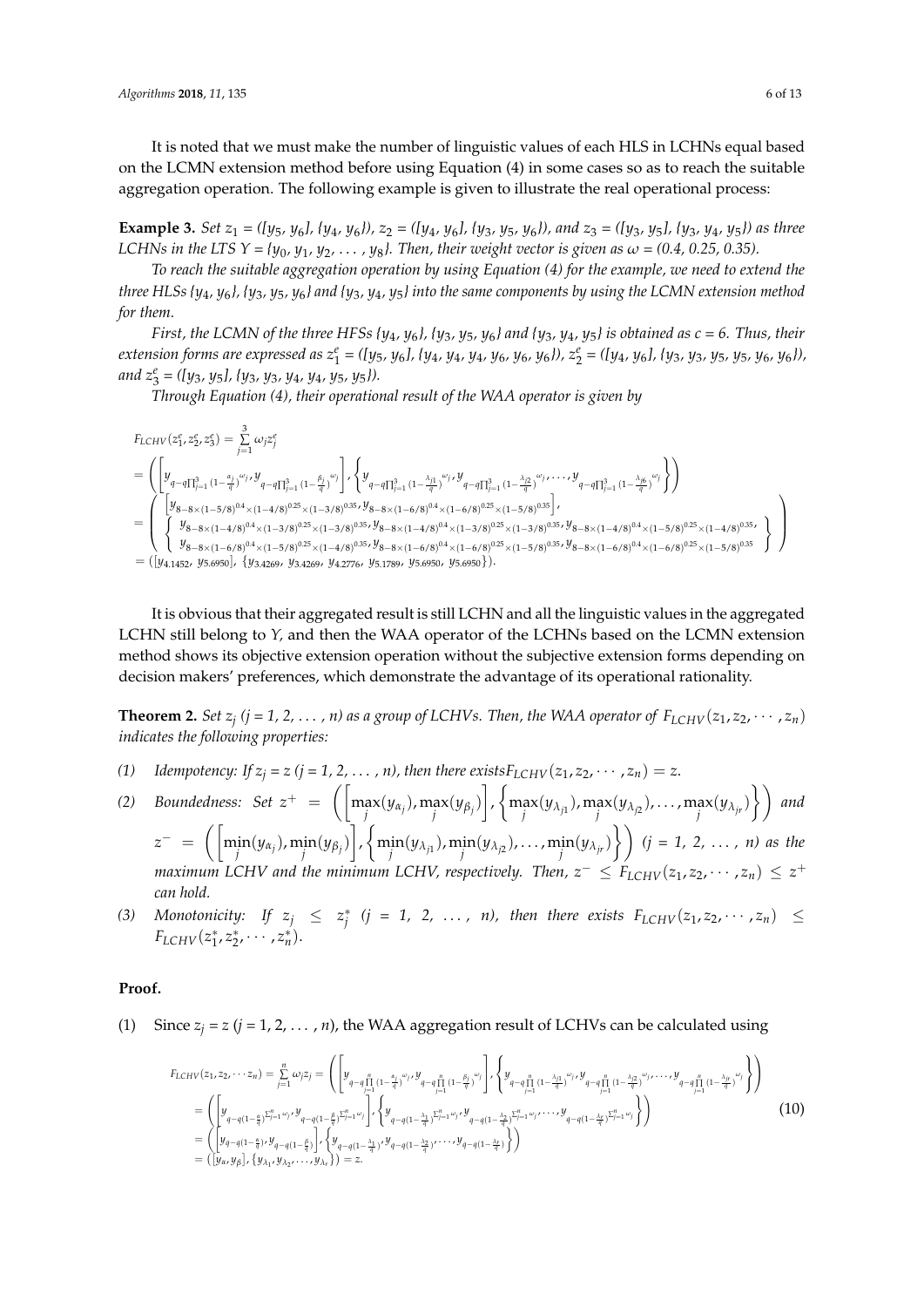- (2) Since  $z^-$  and  $z^+$  are the minimum LCHV and the maximum LCHV, respectively, there exists  $z^-\leq z_j\leq z^+ .$  Thus, there is  $\sum_{j=1}^n\omega_jz^-\leq\sum_{j=1}^n\omega_jz_j\leq\sum_{j=1}^n\omega_jz^+.$  Corresponding to the property (1), there are  $\sum_{j=1}^n \omega_j z^- = z^-$  and  $\sum_{j=1}^n \omega_j z^+ = z^+$ . Hence,  $z^- \leq F_{LCHV}(z_1, z_2, \dots, z_n) \leq z^+$ .
- (3) Since  $z_j \leq z_j^*$   $(j = 1, 2, ..., n)$ , there exists  $\sum_{j=1}^n \omega_j h_j \leq \sum_{j=1}^n \omega_j z_j^*$ . Hence,  $F_{LCHV}(z_1, z_2, ..., z_n) \leq$  $F_{LCHV}(z_1^*, z_2^*, \cdots, z_n^*).$

Thus, these properties of the WAA operator of LCHVs are proved.  $\Box$ 

Especially when  $\omega_j = 1/n$  (*j* = 1, 2, ..., *n*), the WAA operator is degenerated to the arithmetic averaging operator of LCHVs. It is obvious that the WAA operator of LCVs in [\[19\]](#page-12-2) is a special case of the WAA operator of LCHVs when  $r = 1$ .

*3.2. Weighted Geometric Averaging (WGA) Operator of LCHVs*

**Definition 8.** Set  $z_j = ([y_{\alpha_j}, y_{\beta_j}], \{y_{\lambda_{j1}}, y_{\lambda_{j2}}, \ldots, y_{\lambda_{jr}}\})$   $(j = 1, 2, \ldots, n)$  as a group of LCHVs in  $Y = \{y_i \mid l\}$  $\in$  [0, q]}, along with its weight  $\omega_j \in [0,1]$  for  $\sum_{j=1}^n \omega_j = 1$ . The corresponding WGA operator of LCHVs is *defined as*

$$
G_{LCHV}(z_1, z_2, \cdots, z_n) = \prod_{j=1}^n z_j^{\omega_j}.
$$
 (11)

Then, the following theorem can be given based on Definitions 6 and 8.

**Theorem 3.** Set  $z_j = ([y_{\alpha_j}, y_{\beta_j}], \{y_{\lambda_{j1}}, y_{\lambda_{j2}}, \ldots, y_{\lambda_{jr}}\})$   $(j = 1, 2, \ldots, n)$  as a group of LCHVs in  $Y = \{y_l | l \in I\}$ [0, q]}, along with its weight  $\omega_j\in[0,1]$  for  $\sum_{j=1}^n\omega_j=1$ , then the aggregation result of Equation (11) is still a *LCHV, which is computed using the following aggregation operation:*

$$
G_{LCHV}(z_1, z_2, \cdots, z_n) = \prod_{j=1}^n z_j^{\omega_j} = \left( \left[ y_{q\prod_{j=1}^n (\frac{\alpha_j}{q})^{\omega_j}} y_{q\prod_{j=1}^n (\frac{\beta_j}{q})^{\omega_j}} \right], \left\{ y_{q\prod_{j=1}^n (\frac{\lambda_{j1}}{q})^{\omega_j}} y_{q\prod_{j=1}^n (\frac{\lambda_{j2}}{q})^{\omega_j}} y_{q\prod_{j=1}^n (\frac{\lambda_{j2}}{q})^{\omega_j}} \right\} \right)
$$
(12)

Especially when  $\omega_j = 1/n$  (*j* = 1, 2, ..., *n*), the WGA operator of LCHVs is degenerated to the geometric averaging operator of LCHVs. It is obvious that the WGA operator of LCVs in [\[19\]](#page-12-2) is also a special case of the WGA operator of LCHVs when *r* = 1.

Since the proof of Theorem 3 is similar to that of Theorem 1, it is omitted here.

It is noted that we must make the number of linguistic values of each HLS in LCHNs equal based on the LCMN extension method before using Equation (12) in some cases so as to reach the suitable aggregation operation. The following example is given to illustrate the real operational process:

**Example 4.** *Let us consider Example 3 to compute the aggregation result of the WGA operator of the three LCHNs.*

*Corresponding to the extension results of the three LCHNs in Example 3, the aggregated result of the three extension LCHNs is given by Equation (12) as follows:*

$$
G_{LCHV}(z_1^e, z_2^e, z_3^e) = \prod_{j=1}^3 (z_j^e)^{\omega_j} = \left( \left[ y_{q\prod_{j=1}^3 (\frac{x_j}{q})}^{\omega_j} \cdot y_{q\prod_{j=1}^3 (\frac{\beta_j}{q})}^{\omega_j} \right] \cdot \left\{ y_{q\prod_{j=1}^3 (\frac{\lambda_{j1}}{q})}^{\omega_j} \cdot y_{q\prod_{j=1}^3 (\frac{\lambda_{j2}}{q})}^{\omega_j} \cdot y_{q\prod_{j=1}^3 (\frac{\lambda_{j2}}{q})}^{\omega_j} \cdot y_{q\prod_{j=1}^3 (\frac{\lambda_{j2}}{q})}^{\omega_j} \cdot y_{q\prod_{j=1}^3 (\frac{\lambda_{j2}}{q})}^{\omega_j} \cdot y_{q\prod_{j=1}^3 (\frac{\lambda_{j2}}{q})}^{\omega_j} \cdot y_{q\prod_{j=1}^3 (\frac{\lambda_{j2}}{q})}^{\omega_j} \cdot y_{q\prod_{j=1}^3 (\frac{\lambda_{j2}}{q})}^{\omega_j} \cdot y_{q\prod_{j=1}^3 (\frac{\lambda_{j2}}{q})}^{\omega_j} \cdot y_{q\prod_{j=1}^3 (\frac{\lambda_{j2}}{q})}^{\omega_j} \cdot y_{q\prod_{j=1}^3 (\frac{\lambda_{j2}}{q})}^{\omega_j} \cdot y_{q\prod_{j=1}^3 (\frac{\lambda_{j2}}{q})}^{\omega_j} \cdot y_{q\prod_{j=1}^3 (\frac{\lambda_{j2}}{q})}^{\omega_j} \cdot y_{q\prod_{j=1}^3 (\frac{\lambda_{j2}}{q})}^{\omega_j} \cdot y_{q\prod_{j=1}^3 (\frac{\lambda_{j2}}{q})}^{\omega_j} \cdot y_{q\prod_{j=1}^3 (\frac{\lambda_{j2}}{q})}^{\omega_j} \cdot y_{q\prod_{j=1}^3 (\frac{\lambda_{j2}}{q})}^{\omega_j} \cdot y_{q\prod_{j=1}^3 (\frac{\lambda_{j2}}{q})}^{\omega_j} \cdot y_{q\prod_{j=1}^3 (\frac{\lambda_{j2}}{q})}^{\omega_j} \cdot y_{q\prod_{j=1}^3 (\frac{\lambda_{j2}}{q})}^{\omega_j} \cdot y_{q\prod_{j=1}^3 (\frac{\lambda_{j2}}{q})}^{\omega
$$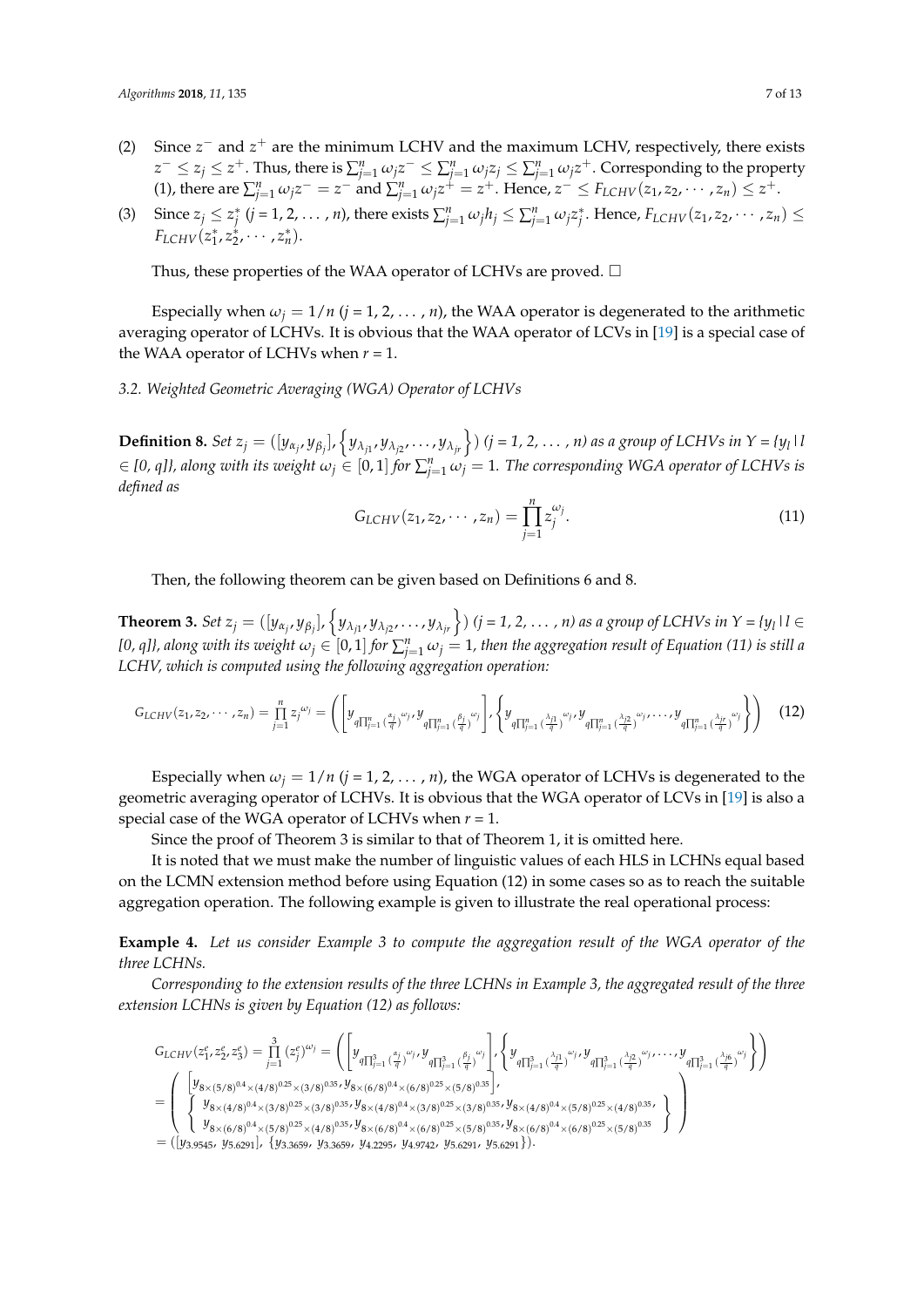It is obvious that their aggregated result is still LCHN and all the linguistic values in the aggregated LCHN still belong to *Y*, and the WGA operator of the LCHNs based on the LCMN extension method also shows its objective extension operation without the subjective extension form depending on the decision makers' preferences, which demonstrate the advantage of its operational rationality.

**Theorem 4.** Set  $z_j$  ( $j = 1, 2, ..., n$ ) as a group of LCHVs. Then, the WGA operator of  $G_{LCHV}(z_1, z_2, \dots, z_n)$ *indicates the following properties:*

- *(i) Idempotency: If*  $z_i = z$  *(j = 1, 2, ..., n), then there exists*  $G_{LCHV}(z_1, z_2, \dots, z_n) = z$ .
- (ii) Boundedness: Set  $z^+ = \left( \left[ \max_j(y_{\alpha_j}), \max_j(y_{\beta_j}) \right], \left\{ \max_j(y_{\lambda_{j1}}), \max_j(y_{\lambda_{j2}}), \dots, \max_j(y_{\lambda_{jr}}) \right\} \right)$  and  $z^- = \left( \left[ \min_j(y_{\alpha_j}), \min_j(y_{\beta_j}) \right], \left\{ \min_j(y_{\lambda_{j1}}), \min_j(y_{\lambda_{j2}}), \dots, \min_j(y_{\lambda_{jr}}) \right\} \right)$   $(j = 1, 2, \dots, n)$  as the *maximum LCHV and the minimum LCHV, respectively. Then*  $z^- \leq G_{LCHV}(z_1,z_2,\cdots,z_n) \leq z^+$ *can hold.*
- (*iii*) *Monotonicity:* If  $z_j \le z_j^*$  ( $j = 1, 2, ..., n$ ), then there exists  $G_{LCHV}(z_1, z_2, ..., z_n) \le$  $G_{LCHV}(z_1^*, z_2^*, \cdots, z_n^*).$

Since the proof of Theorem 4 is similar to that of Theorem 2, it is omitted here.

## <span id="page-7-0"></span>**4. MADM Approach Using the WAA and WGA Operators of LCHVs**

In this section, a MADM approach is proposed by using the WAA and WGA operators of the LCHVs in a LCHV setting.

For a MADM problem with LCHV information, suppose  $Z = \{Z_1, Z_2, \dots, Z_m\}$  and  $R = \{R_1, R_2, \dots, R_m\}$ *Rn*} are two sets of *m* alternatives and *n* attributes, respectively. When decision makers are requested to assess the alternative  $Z_i$  ( $i = 1, 2, ..., m$ ) over the attribute  $R_j$  ( $j = 1, 2, ..., n$ ), they may assign an interval linguistic value to  $\tilde{y}_{uij}$  and a set of several possible linguistic values to  $\tilde{y}_{hij}$  due to their hesitancy and indeterminacy from the predefined LTS  $Y = \{y_l | l \in [0, q]\}$ , where *q* is an even number. Thus, the assessed hybrid information of  $\tilde{y}_{uij}$  and  $\tilde{y}_{hij}$  corresponding to each attribute  $R_j$  on each  $\}$ 

alternative  $Z_i$  can be represented as a LCHV  $z_{ij}=(\widetilde{y}_{uij},\widetilde{y}_{hij})=([y_{\alpha_{ij}},y_{\beta_{ij}}],\bigg\{y_{\lambda_{ij(1)}},y_{\lambda_{ij(2)}},\ldots,y_{\lambda_{ij(r_{ij})}}\bigg\}$  $(j = 1, 2, \ldots, n; i = 1, 2, \ldots, m)$ . Hence, a LCHV decision matrix  $M = (z_{ij})_{m \times n}$  can be constructed based on all the assessed LCHVs. Then, the weight of each attribute  $R_j$  is  $\omega_j \in [0,1]$  and  $\sum_{j=1}^n \omega_j = 1$ .

Thus, the WAA or WGA operators of the LCHVs and the linguistic score function of the LCHV are utilized to develop a MADM approach with LCHV information, which can be summarized as the following decision steps:

**Step 1.** The LCMNs of  $(r_{i1}, r_{i2}, \ldots, r_{in})$   $(i = 1, 2, \ldots, m)$  in  $M = (z_{ij})_{m \times n}$  can be obtained as  $c_i$ , where  $r_{ij}$  is the number of LVs in  $\tilde{y}_{hij}$  for  $z_{ji}$ . Based on the number of occurrences of  $c_i/r_{ij}$  in a LCHV  $z_{ij}$  $(i = 1, 2, \ldots, m; j = 1, 2, \ldots, n$ ,  $z_{ij}$  is extended to the following form:

*z e ij* = [*yαij* , *<sup>y</sup>βij* ], *ci* z }| { *yλ* 1 *ij*(1) , *y<sup>λ</sup>* 2 *ij*(1) , . . . *y λ c i* /*r ij ij*(1) , *y<sup>λ</sup>* 1 *ij*(2) , *y<sup>λ</sup>* 2 *ij*(2) , . . . , *y λ c i* /*r ij ij*(2) , . . . , *y<sup>λ</sup>* 1 *ij*(*r ij*) , *y<sup>λ</sup>* 2 *ij*(*r ij*) , . . . , *y λ c i* /*r ij ij*(*r ij*) = [*yαij* , *yβij* ], *y λ* (1) *ij* , *y λ* (2) *ij* , . . . , *y λ* (*c i* ) *ij* .

Thus, the extended decision matrix is constructed as

$$
M^{e} = \begin{bmatrix} Z_{1} & z_{11}^{e} & z_{12}^{e} & \cdots & z_{1n}^{e} \\ Z_{2} & z_{21}^{e} & z_{22}^{e} & \cdots & z_{2n}^{e} \\ \vdots & \vdots & \vdots & \vdots & \vdots \\ z_{m1}^{e} & z_{m2}^{e} & \cdots & z_{mn}^{e} \end{bmatrix}
$$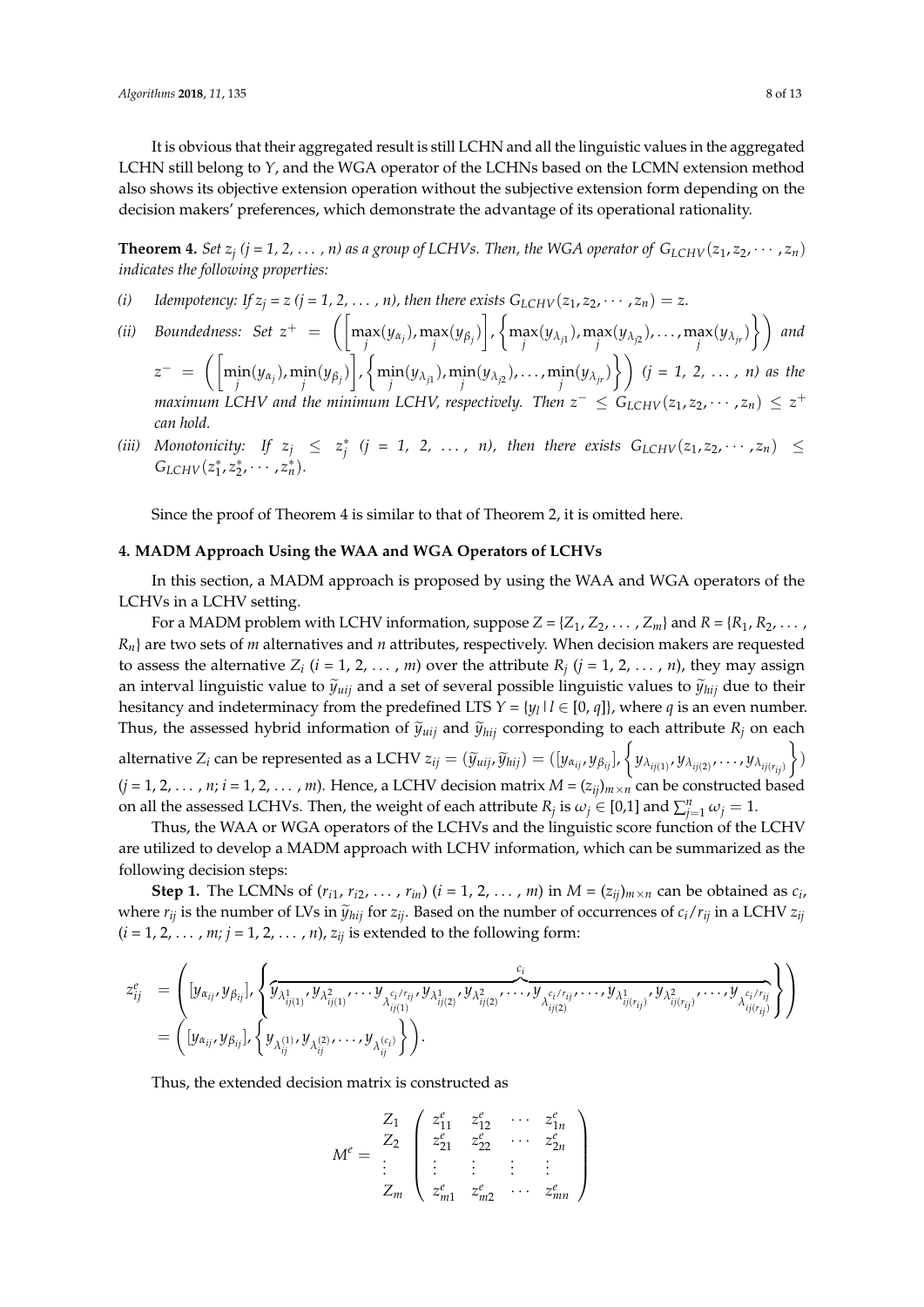**Step 2.** Based on Equations (4) or (12), the aggregation values of  $z_i$  for  $Z_i$  are calculated using the following formula:

$$
z_{i} = F_{LCHV}(z_{i1}^{e}, z_{i2}^{e}, \cdots, z_{in}^{e}) = \sum_{j=1}^{n} \omega_{j} z_{ij}^{e}
$$
\n
$$
= \left( \left[ y_{q-q\prod_{j=1}^{n} (1-\frac{\alpha_{ij}}{q})^{\omega_{j}}, y_{q-q\prod_{j=1}^{n} (1-\frac{\beta_{ij}}{q})^{\omega_{j}}} \right], \left\{ y_{q-q\prod_{j=1}^{n} (1-\frac{\lambda_{ij}^{(1)}}{q})^{\omega_{j}}, y_{q-q\prod_{j=1}^{n} (1-\frac{\lambda_{ij}^{(2)}}{q})^{\omega_{j}}, \cdots, y_{q-q\prod_{j=1}^{n} (1-\frac{\lambda_{ij}^{(2)}}{q})^{\omega_{j}}} \right\} \right)
$$
\n
$$
(13)
$$

or

$$
z_{i} = G_{LCHV}(z_{i1}^{e}, z_{i2}^{e}, \cdots, z_{in}^{e}) = \prod_{j=1}^{n} (z_{ij}^{e})^{\omega_{j}}
$$
  
= 
$$
\left( \left[ y_{q\prod_{j=1}^{n} (\frac{\alpha_{ij}}{q})^{\omega_{j}} y_{q\prod_{j=1}^{n} (\frac{\beta_{ij}}{q})^{\omega_{j}}} \right], \left\{ y_{q\prod_{j=1}^{n} (\frac{\lambda_{ij}^{(1)}}{q})^{\omega_{j}} y_{q\prod_{j=1}^{n} (\frac{\lambda_{ij}^{(2)}}{q})^{\omega_{j}}}, \cdots, y_{q\prod_{j=1}^{n} (\frac{\lambda_{ij}^{(c_{i})}}{q})^{\omega_{j}}} \right) \right)
$$
(14)

**Step 3.** The linguistic score values of  $y_{L(z_i)}$  for  $Z_i$  are calculated using Equation (2).

**Step 4.** All the alternatives are ranked in a descending order of the linguistic score values and the best one is selected corresponding to the biggest linguistic score value.

Step 5. End.

#### <span id="page-8-0"></span>**5. Illustrative Example**

An illustrative example is presented in this section to indicate the application of the proposed MADM approach in a LCHV setting.

A computer company wants to hire a software engineer. Though the human resources department preliminarily selects four potential candidates (alternatives)— $Z_1$ ,  $Z_2$ ,  $Z_3$ , and  $Z_4$ —from all the applicants, they need to be further assessed based on the requirements (attributes) of innovation capability  $(R_1)$ , work experience  $(R_2)$ , and self-confidence  $(R_3)$ . Then, five experts (decision makers) are invited to choose the most suitable candidate among them in the interview. Here, the importance of the three attributes is indicated by the weight vector  $\omega = (0.45, 0.35, 0.2)$ . Thus, the five experts will assess each potential candidate  $Z_i$  ( $i = 1, 2, 3, 4$ ) over the three attributes  $R_j$  ( $j = 1, 2, 3$ ) using the hybrid information of uncertain and hesitant linguistic terms so as to express the assessment values of LCHVs from the predefined LTS  $Y = \{y_0 \text{ (extremely poor)}\}$ ,  $y_1 \text{ (very poor)}$ ,  $y_2 \text{ (poor)}$ ,  $y_3 \text{ (slightly poor)}$ ,  $y_4$  (moderate),  $y_5$  (goodish),  $y_6$  (good),  $y_7$  (very good), and  $y_8$  (extremely good)} with  $q = 8$ .

For example, in the assessment process of  $R_1$  for  $Z_1$ , the interval linguistic value [ $y_4$ ,  $y_6$ ] is assigned by two of the five experts corresponding to the two uncertain ranges [*y*4, *y*5] and [*y*4, *y*6], and then the HLS {*y*4, *y*6} is assigned by three of the five experts corresponding to the three linguistic evaluation values  $y_4$ ,  $y_4$ , and  $y_6$ , which can be expressed as the LCHN ( $[y_4, y_6]$ ,  $[y_4, y_6]$ ). Using a similar evaluation method, all the LCHNs assessed by the five experts can be constructed as the following LCHN decision matrix:

$$
M = (z_{ij})_{4 \times 3} = \begin{bmatrix} Z_1 \\ Z_2 \\ Z_3 \\ Z_4 \end{bmatrix} \begin{bmatrix} ([y_4, y_6], \{y_5, y_6\}) & ([y_4, y_6], \{y_4, y_6, y_7\}) & ([y_4, y_7], \{y_5, y_6\}) \\ ([y_3, y_5], \{y_4, y_5, y_6\}) & ([y_5, y_7], \{y_6, y_7\}) & ([y_4, y_6], \{y_4, y_5\}) \\ ([y_5, y_7], \{y_5, y_6\}) & ([y_6, y_7], \{y_4, y_5, y_6\}) & ([y_5, y_7], \{y_4, y_6\}, \{y_4, y_6, y_7\}) \\ ([y_6, y_7], \{y_5, y_6, y_7\}) & ([y_5, y_7], \{y_5, y_7\}) & ([y_4, y_6], \{y_6, y_7\}) \end{bmatrix}
$$

 $\overline{a}$ 

Thus, the MADM approach presented, based on the WAA or WGA operator of the LCHVs, can be utilized for the MADM problem with LCHN information.

For the application, the MADM approach relating to the WAA operator of LCHVs is used for the illustrative example and depicted using the following decision steps: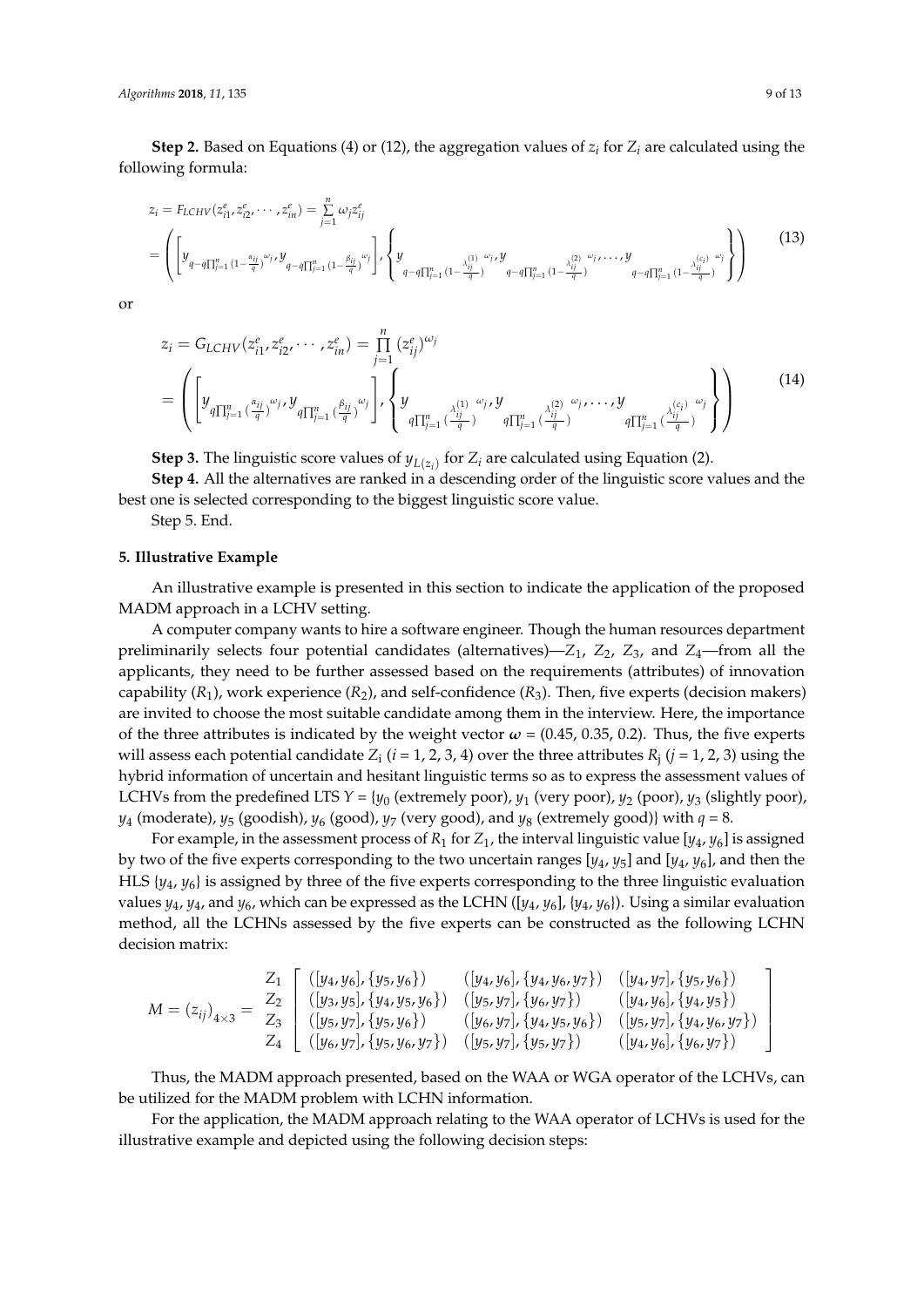**Step 1.** The LCMNs of  $(r_{i1}, r_{i2}, \ldots, r_{in})$   $(i = 1, 2, \ldots, m)$  in  $M = (z_{ij})_{m \times n}$  can be obtained as  $c_i = 6$  for *i* = 1, 2, 3, 4. After that, the decision matrix *M* can be extended into the extension decision matrix below: *Z yy yyyyyy yy yyyyyy yy yyyyyy*

 $M^e = (z^e_{ij})^4_{4\times3} =$ *Z*<sup>1</sup> *Z*<sup>2</sup> *Z*<sup>3</sup> *Z*<sup>4</sup> T  $([y_4, y_6], \{y_5, y_5, y_5, y_6, y_6, y_6\}) \quad ([y_4, y_6], \{y_4, y_4, y_6, y_6, y_7, y_7\}) \quad ([y_4, y_7], \{y_5, y_5, y_5, y_6, y_6, y_6\})$  $([y_3, y_5], \{y_4, y_4, y_5, y_5, y_6, y_6\}) \quad ([y_5, y_7], \{y_6, y_6, y_6, y_7, y_7, y_7\}) \quad ([y_4, y_6], \{y_4, y_4, y_4, y_5, y_5, y_5\})$  $([y_5, y_7], {y_5, y_5, y_5, y_6, y_6, y_6}) \quad ([y_6, y_7], {y_5, y_5, y_5, y_6, y_6, y_6}) \quad ([y_5, y_7], {y_4, y_4, y_6, y_6, y_7, y_7})$  $([y_6, y_7], {y_5, y_5, y_6, y_6, y_7, y_7}) \quad ([y_5, y_7], {y_5, y_5, y_5, y_7, y_7, y_7}) \quad ([y_4, y_6], {y_6, y_6, y_6, y_7, y_7, y_7})$ T  $([y_4, y_6], \{y_5, y_5, y_5, y_6, y_6, y_6\})$   $([y_4, y_6], \{y_4, y_4, y_6, y_6, y_7, y_7\})$   $([y_4, y_7], \{y_5, y_5, y_5, y_6, y_7, y_8\})$  $Z_1 = (\lfloor y_4, y_6 \rfloor, \{ y_5, y_5, y_5, y_6, y_6, y_6, y_6 \} ) \quad (\lfloor y_4, y_6 \rfloor, \{ y_4, y_4, y_6, y_7, y_7 \} ) \quad (\lfloor y_4, y_7 \rfloor, \{ y_5, y_5, y_6, y_6 \} ) \nonumber \ \zeta_2 = (\lfloor y_3, y_5 \rfloor, \{ y_4, y_4, y_5, y_5, y_6, y_6 \} ) \quad (\lfloor y_5, y_7 \rfloor, \{ y_6, y_6, y_6, y_7, y_7, y_7 \$  $\begin{bmatrix} Z_1 \ (y_4, y_6), \{y_5, y_5, y_6, y_6, y_6\} \ (y_4, y_4, y_6, y_6, y_7, y_7) \end{bmatrix} \ \begin{bmatrix} (y_4, y_6), \{y_3, y_5, y_6, y_7, y_7\} \ (y_3, y_5), \{y_4, y_4, y_5, y_5, y_6, y_6\} \ (y_5, y_7), \{y_6, y_6, y_6, y_7, y_7, y_7\} \ \end{bmatrix}$ *Z*  $Z_1 = \frac{1}{2} \left[ \frac{(\frac{1}{2} \cdot \frac{1}{2} \cdot \frac{1}{2} \cdot \frac{1}{2} \cdot \frac{1}{2} \cdot \frac{1}{2} \cdot \frac{1}{2} \cdot \frac{1}{2} \cdot \frac{1}{2} \cdot \frac{1}{2} \cdot \frac{1}{2} \cdot \frac{1}{2} \cdot \frac{1}{2} \cdot \frac{1}{2} \cdot \frac{1}{2} \cdot \frac{1}{2} \cdot \frac{1}{2} \cdot \frac{1}{2} \cdot \frac{1}{2} \cdot \frac{1}{2} \cdot \frac{1}{2} \cdot \frac{1}{2} \cdot \frac{1}{$ ( )( )( ) 95 / 967 947 947 96 95 / 977 977 977 977 977 977 978 977 977 974 974 975 97  $f(\mathcal{A})$  57  $f(\mathcal{A})$  57  $f(\mathcal{A})$  57  $f(\mathcal{A})$  57  $f(\mathcal{A})$  67  $f(\mathcal{A})$  67  $f(\mathcal{A})$  67  $f(\mathcal{A})$  67  $f(\mathcal{A})$  67  $f(\mathcal{A})$  67  $f(\mathcal{A})$  67  $f(\mathcal{A})$  67  $f(\mathcal{A})$  67  $f(\mathcal{A})$  67  $f(\mathcal{A})$  67  $f(\mathcal{A})$  67  $f(\mathcal{A})$  67 , , , } [ , ],{ , , , , , } [ , ],{ , , , , , } [ , ],{ , , , , , } [ , ],{ , , , , , } [ , ],{ , , , , , }  $(y_5, y_5, y_6, y_6)$   $(y_5, y_7)$ ,  $\{y_6, y_6, y_6, y_7, y_7, y_7\}$   $(y_4, y_6)$ ,  $\{y_4, y_4, y_4, y_6\}$ *yy yyyyyy yy yyyyyy yy yyyyyy*

**Step 2.** Based on Equation (13), the aggregated LCHN  $z_1$  for  $Z_1$  can be obtained as follows:

 $z_1 = F_{LCHV}(z_{11}^e, z_{12}^e, z_{13}^e) = \sum_{j=1}^3 \omega_j z_{1j}^e$ =  $\sqrt{ }$  $\overline{ }$  $\left[y_{8-8\times(1-4/8)^{0.45}\times(1-4/8)^{0.35}\times(1-4/8)^{0.2}}y_{8-8\times(1-6/8)^{0.45}\times(1-6/8)^{0.35}\times(1-7/8)^{0.2}}\right]$  $\int~ y_{8-8\times(1-5/8)^{0.45}\times(1-4/8)^{0.35}\times(1-5/8)^{0.2}}$ , <sup>*y*</sup><sub>8−8×(1−5/8)<sup>0.45</sup>×(1−4/8)<sup>0.35</sup>×(1−5/8)<sup>0.2</sup><sup>,</sup> *y*<sub>8−8×(1−5/8)<sup>0.45</sup>×(1−6/8)<sup>0.35</sup>×(1−5/8)<sup>0.2</sup>,</sub></sub>  $\left. \begin{array}{l} y_{8-8\times(1-5/8)^{0.45}\times(1-4/8)^{0.35}\times(1-5/8)^{0.2} \prime} y_{8-8\times(1-5/8)^{0.45}\times(1-4/8)^{0.35}\times(1-5/8)^{0.2} \prime} y_{8-8\times(1-5/8)^{0.45}\times(1-6/8)^{0.35}\times(1-5/8)^{0.2} \prime} \end{array} \right\} \nonumber \\ \left. y_{8-8\times(1-6/8)^{0.45}\times(1-6/8)^{0.35}\times(1-6/8)^{0$  $\setminus$  $\Big\}$ = ([*y*4.0000, *y*6.2589], {*y*4.6822, *y*4.6822, *y*5.3969, *y*6.0000, *y*6.4308, *y*6.4308}). 0.45 0.35 0.2 0.45 0.35 0.2  $(1-4/8)^{0.35}$   $\times$   $(1-5/8)^{0.2}$   $\cdot$   $\frac{9}{8-8}$   $\times$   $(1-5/8)^{0.45}$   $\times$   $(1-4/8)^{0.35}$   $\times$   $(1-5/8)^{0.35}$  $\sigma(z^e, z^e, z^e) = \frac{3}{\Gamma} \omega z^e$  $8.80145$  (1  $(10.85)(135)$  (1  $(10.8012)$   $V_0$  6 (1  $(10.80135)$  (1  $(10.80135)$  (1  $\pi$ )  $(1-5/8)^{0.43} \times (1-4/8)^{0.33} \times (1-5/8)^{0.27}$   $/$   $/$   $8-8\times(1-5/8)^{0.43} \times (1-4/8)^{0.33} \times (1-5/8)^{0.45}$  $\mathcal{L}(\mathcal{L}) = \mathcal{L}(\mathcal{L})$ , , ,  $\tau^e$   $\tau^e$  ) =  $\sum_{i=1}^{3} \omega_i \tau^e$ *z F zzz z y y*  $(1-5/8)^{0.45}$  ×  $(1-4/8)^{0.35}$  ×  $(1-5/8)^{0.2}$   $\mathcal{Y}_{8}$  $\frac{1}{20}$   $\frac{145}{25}$   $\frac{1}{20}$   $\frac{1}{25}$   $\frac{1}{25}$   $\frac{1}{25}$   $\frac{1}{25}$   $\frac{1}{25}$   $\frac{1}{25}$   $\frac{1}{25}$   $\frac{1}{25}$   $\frac{1}{25}$   $\frac{1}{25}$   $\frac{1}{25}$   $\frac{1}{25}$   $\frac{1}{25}$   $\frac{1}{25}$   $\frac{1}{25}$   $\frac{1}{25}$   $\frac{1}{25}$  $(-5/8)^{0.45} \times (1-4/8)^{0.55} \times (1-5/8)^{0.27}$  78 $-8 \times (1-5/8)^{0.45} \times (1-4/8)^{0.55} \times (1-4/8)^{0.55}$ = =  $j=1$ <br> $(1-4/8)^{0.45} \times (1-4/8)^{0.35} \times (1-4/8)^{0.2} \times J_{8-8} \times (1-6/8)^{0.45} \times (1-6/8)^{0.35} \times (1-7/8)^{0.2}$  $\frac{1}{2}$  $-5/8$  $(1-6/8)$  $^{0.35}$   $\times$  (1  $(1-0.0)$   $(1-0.0)$   $(1-0.0)$   $(0-0.0)$   $(1-0.0)$   $(1-1.0)$   $(1-0.0)$   $(0-0.0)$   $(1-0.0)$   $(1-1.0)$   $(1-1.0)$  $3.778 - 8 \times (1 - 5/8)^{0.45} \times (1 - 6/8)^{0.35}$  $8.8$  (1  $6.8$  ) (1  $1.8$ ) (1  $1.8$ ) (1  $1.8$ ) (1  $1.8$ ) (1  $1.8$ ) (1  $1.8$ ) (1  $1.8$ ) (1  $1.8$ ) (1  $1.8$ ) (1  $1.8$ ) (1  $1.8$ ) (1  $1.8$ ) (1  $1.8$ ) (1  $1.8$ ) (1  $1.8$ ) (1  $1.8$ ) (1  $1.8$ ) (1  $1.8$ ) (1  $1.8$ ) (1  $1.8$ ) (1  $(0.2, y_{8-8\times(1-5/8)}^{0.45\times(1-6/8)})^{0.35\times(1-6/8)}$ , , *y*  $\left( \frac{1}{2} \right)$  $(3-8\times(1-6/8)^{0.45}\times(1-7/8)^{0.35}\times(1-6/8)^{0.2}$  $28-8\times(1-5/8)^{0.45}\times(1-6/8)$  $\times (1-4/8)^{0.45} \times (1-4/8)^{0.35} \times (1-4/8)^{0.2}$ ,  $\frac{1}{2}$ <br>
−8×(1−5/8)<sup>0.45</sup>×(1−4/8)<sup>0.35</sup>×(1−5/8)<sup>0.24</sup>,  $\frac{1}{2}$  −5×(1−6/8)<sup>0.45</sup>×(1−6/8)<sup>0.35</sup>×(1−7/8)<sup>0.25</sup>,  $\frac{1}{2}$ <br>
−8×(1−6/8)<sup>0.45</sup>×(1−4/8)<sup>0.35</sup>×(1−5/8)<sup>0.24</sup>,  $\$ 

Using a similar calculation, we can obtain the aggregated LCHNs  $z_i$  for  $Z_i$  ( $i = 2, 3, 4$ ):

*z*2 = ([*y*4.0011, *y*6.1167], {*y*4.8617, *y*4.8617, *y*5.2427, *y*5.9577, *y*6.2983, *y*6.2983}), *z*3 = ([*y*5.3969, *y*7], {*y*4.8223, *y*4.8223, *y*5.2337, *y*6, *y*6.2589, *y*6.2589}), and *z*4 = ([*y*5.3523, *y*6.8513], {*y*5.2337, *y*5.2337, *y*5.695, *y*6.6340, *y*7, *y*7}).

**Step 3.** Through Equation (2), the linguistic score value of <sup>1</sup> *<sup>L</sup>*( ) *<sup>z</sup> y* is given below: **Step 3.** Through Equation (2), the linguistic score value of  $y_{L(z_1)}$  is given below:

 $y_{L(z_1)} = y_{\frac{1}{2}(\frac{1}{2}(\alpha_1+\beta_1)+\frac{1}{6}\sum_{k=1}^{6}\lambda_{1k})} = y_{\frac{1}{2}(\frac{1}{2}(4+6.2589)+\frac{1}{6}(4.6822+4.6822+5.3969+6+6.4308+6.4308))} = y_{5.3666}$ 

Through a similar calculation, we can obtain the linguistic score values of  $y_{L(z_i)}$  (*i* = 2, 3, 4):

$$
y_{L(z_2)} = y_{5.3228}, y_{L(z_3)} = y_{5.8822}, y_{L(z_4)} = y_{6.1173}.
$$

**Step 4.** The four candidates are ranked as  $Z_4 \succ Z_3 \succ Z_1 \succ Z_2$  based on the linguistic score values. Thus,  $Z_4$  is the best one among them.

For another application, we can also use the presented MADM method based on the WGA operator of LCHVs for the example and indicate the following decision steps:

**Step 1.** The same as Step 1.

**Step 2.** Through Equation (14), the aggregated LCHN  $z_1$  for  $Z_1$  is yielded as follows:

$$
z_{1} = G_{LCHV}(z_{11}^{e}, z_{12}^{e}, z_{13}^{e}) = \prod_{j=1}^{3} z_{1j}^{\omega_{j}}
$$
\n
$$
\begin{pmatrix}\n[y_{8 \times (4/8)^{0.45} \times (4/8)^{0.35} \times (4/8)^{0.25} \times (4/8)^{0.25} \times (6/8)^{0.45} \times (6/8)^{0.35} \times (7/8)^{0.2}}] \\
y_{8 \times (5/8)^{0.45} \times (4/8)^{0.35} \times (5/8)^{0.25} \times (5/8)^{0.45} \times (4/8)^{0.35} \times (5/8)^{0.25} \times (5/8)^{0.45} \times (6/8)^{0.35} \times (6/8)^{0.35} \times (6/8)^{0.35} \times (6/8)^{0.45} \times (7/8)^{0.35} \times (6/8)^{0.45} \times (7/8)^{0.35} \times (6/8)^{0.45} \times (7/8)^{0.35} \times (6/8)^{0.45} \times (7/8)^{0.35} \times (6/8)^{0.45} \times (7/8)^{0.35} \times (6/8)^{0.45} \times (7/8)^{0.35} \times (6/8)^{0.45} \times (7/8)^{0.45} \times (7/8)^{0.45} \times (7/8)^{0.45} \times (7/8)^{0.45} \times (7/8)^{0.45} \times (7/8)^{0.45} \times (7/8)^{0.45} \times (7/8)^{0.45} \times (7/8)^{0.45} \times (7/8)^{0.45} \times (7/8)^{0.45} \times (7/8)^{0.45} \times (7/8)^{0.45} \times (7/8)^{0.45} \times (7/8)^{0.45} \times (7/8)^{0.45} \times (7/8)^{0.45} \times (7/8)^{0.45} \times (7/8)^{0.45} \times (7/8)^{0.45} \times (7/8)^{0.45} \times (7/8)^{0.45} \times (7/
$$

Using a similar calculation, we can obtain the aggregated LCHNs  $z_i$  for  $Z_i$  ( $i = 2, 3, 4$ ):

*z*2 = ([*y*3.7998, *y*5.8338], {*y*4.6099, *y*4.6099, *y*5.0968, *y*5.6249, *y*6.1059, *y*6.1059}), *z*3 = ([*y*5.3295, *y*7], {*y*4.7818, *y*4.7818, *y*5.1857, *y*6, *y*6.1879, *y*6.1879}), and *z*4 = ([*y*5.1906, *y*6.7875], {*y*5.1857, *y*5.1857, *y*5.6291, *y*6.5309, *y*7, *y*7}).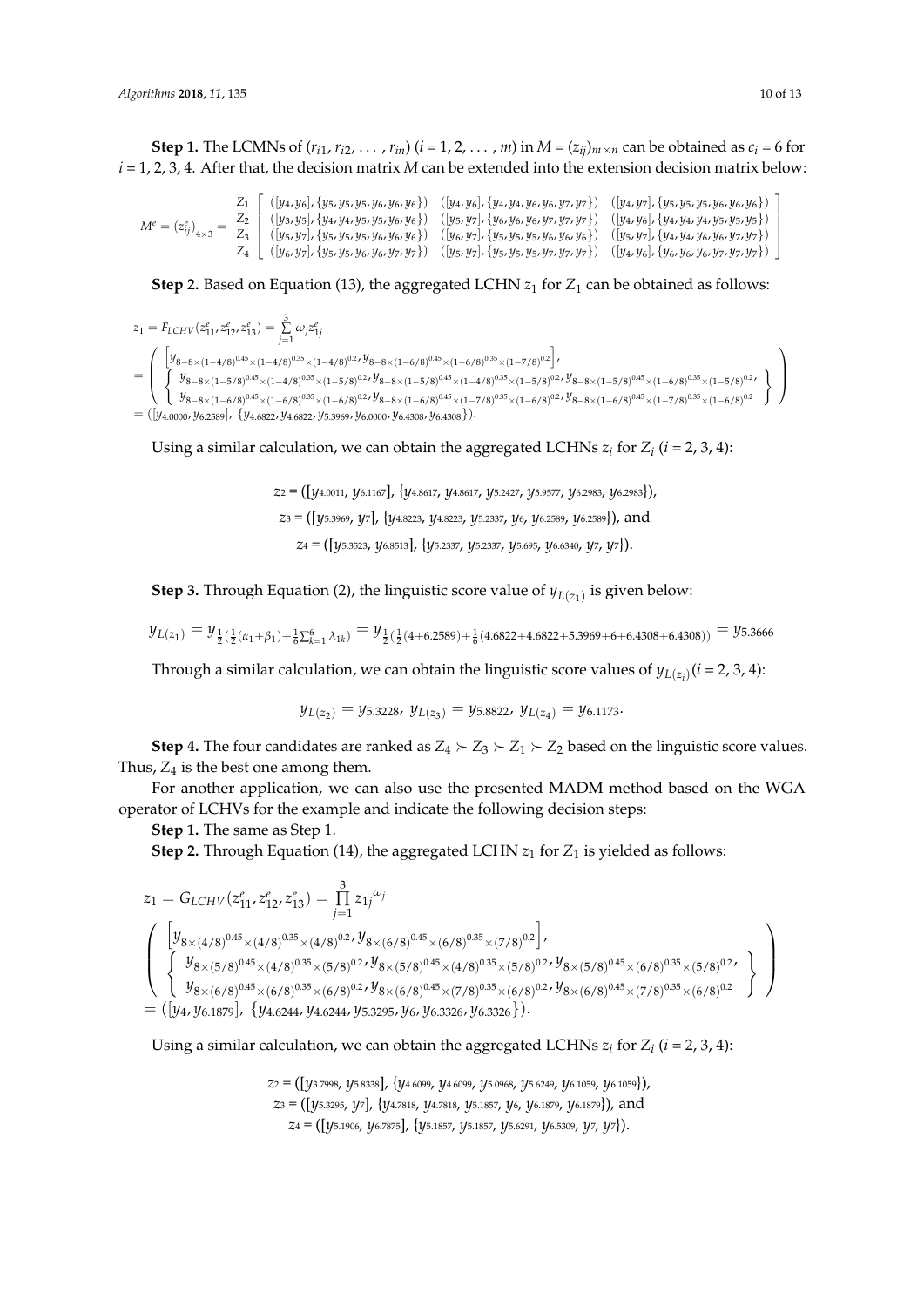**Step 3.** Through Equation (2), the linguistic score value of  $y_{L(z_1)}$  is given below: **Step 3.** Through Equation (2), the linguistic score value of <sup>1</sup> *<sup>L</sup>*( ) *<sup>z</sup> y* is given below:

$$
y_{L(z_1)} = y_{\frac{1}{2}(\frac{1}{2}(\alpha_1 + \beta_1) + \frac{1}{6}\sum_{k=1}^6 \lambda_k)} = y_{\frac{1}{2}(\frac{1}{2}(4+6.1879) + \frac{1}{6}(4.6244 + 4.6244 + 5.3295 + 6 + 6.3326 + 6.3326)} = y_{5.3172}
$$

Using a similar calculation, we can obtain the linguistic score values of  $y_{L(z_i)}$  (*i* = 2, 3, 4):

$$
\mathcal{Y}_{L(z_2)} = y_{5.0878}
$$
,  $\mathcal{Y}_{L(z_3)} = y_{5.8428}$ , and  $\mathcal{Y}_{L(z_4)} = y_{6.0388}$ .

**Step 4.** The four candidates are ranked as  $Z_4 \succ Z_3 \succ Z_1 \succ Z_2$ . Thus,  $Z_4$  is still the best one the best candidate are identical in this MADM problem. However, decision makers can use the makers can use the  $\alpha$ **Step 4.** The four candidates are ranked as  $Z_4 \succ Z_3 \succ Z_1 \succ Z_2$ . Thus,  $Z_4$  is still the best one as the set

Clearly, the above two ranking orders based on the WAA and WGA operators of LCHVs and the best candidate are identical in this MADM problem. However, decision makers can use the WAA operator and/or the WGA operators for MADM problems with LCHVs according to their preferences or actual requirements.  $\mathcal{L}$  is  $\mathcal{L}$  is a mention used in References and  $\mathcal{L}$  is  $\mathcal{L}$  is  $\mathcal{L}$  is  $\mathcal{L}$  is a mentioned in Reference and  $\mathcal{L}$  is a mentioned in Reference and  $\mathcal{L}$  is a mentioned operator and/or the WGA operators for MADM problems with LCHVs according to their preferences<br>an actual maximum onto

Compared with existing MADM methods of LCVs [\[19](#page-12-2)[,20\]](#page-12-3), the decision information in this study is LCHVs, while the decision information used in References [\[19](#page-12-2)[,20\]](#page-12-3) is LCVs. As mentioned above, since the LCHV consists of its interval/uncertain LV and its HLV, it is obvious that the LCHV contains more information than the LCV without HLV in References [\[19,](#page-12-2)[20\]](#page-12-3). However, existing LCV MADM methods in References [\[19](#page-12-2)[,20\]](#page-12-3) cannot be used to carry out such a DM problem with LCHV information in this paper. Moreover, the proposed MADM approach can solve MADM problems with LCV or ICHV information since LCV is only a special case of a LCHV without the hesitant situation. Therefore, ESITY INDENTIFICATIVE EVIDENT CHOCK CONCEPT OF THE FIRST THE FIRST THE FIRST THE FIRST THE FIRST THE MADM approach proposed in this study extends the existing one in Reference [\[19\]](#page-12-2).

Since there is no relative study in existing literature, this is the first time that a new concept of LCHV, the weighted aggregation operators of LCHVs based on the LCMN extension method, and the linguistic score function of LCHV have been proposed in order to solve MADM problems with LCHV information, indicating the main advantages of objectivity and suitability in an indeterminate and hesitant DM setting. However, various existing linguistic DM methods with uncertain or incomplete decision judgments in the realm of MADM cannot carry out the MADM problems with LCHV information because they cannot express and handle the hybrid information of both linguistic cubic arguments and hesitant fuzzy arguments (i.e., LCHV information), which exists in actual DM problems arguments and hesitant fuzzy arguments (i.e., LCHV information), which exists in actual DM problems.

#### <span id="page-10-0"></span>**6. Conclusions 6. Conclusions**

To express the hybrid form of both interval/uncertain linguistic information and hesitant To express the hybrid form of both interval/uncertain linguistic information and hesitant linguistic information, this study originally proposed the LCHV concept, along with the internal LCHV and external LCHV concepts, and the operational relations of LCHVs. Then, the linguistic score function of the LCHV was presented to rank LCHVs. Furthermore, the WAA and WGA operators of LCHVs based on the LCMN extension method were proposed to aggregate LCHV information, and then their properties were indicated. Next, a MADM approach was established based on the WAA and WGA operators of LCHVs to solve MADM problems with LCHV information. Finally, an illustrative example was presented for the application of the developed approach in the LCHN setting. The proposed MADM approach can solve MADM problems with interval/uncertain linguistic and hesitant linguistic arguments in the LCHV setting.

However, the main highlights of this study are summarized below:

- (1) The LCHV concept extends the existing LCV concept to express the interval/uncertain linguistic and hesitant linguistic arguments simultaneously for the first time.
- (2) This paper proposed two weighted aggregation operators of LCHVs based on the LCMN extension method and the linguistic score function of LCHV for the first time.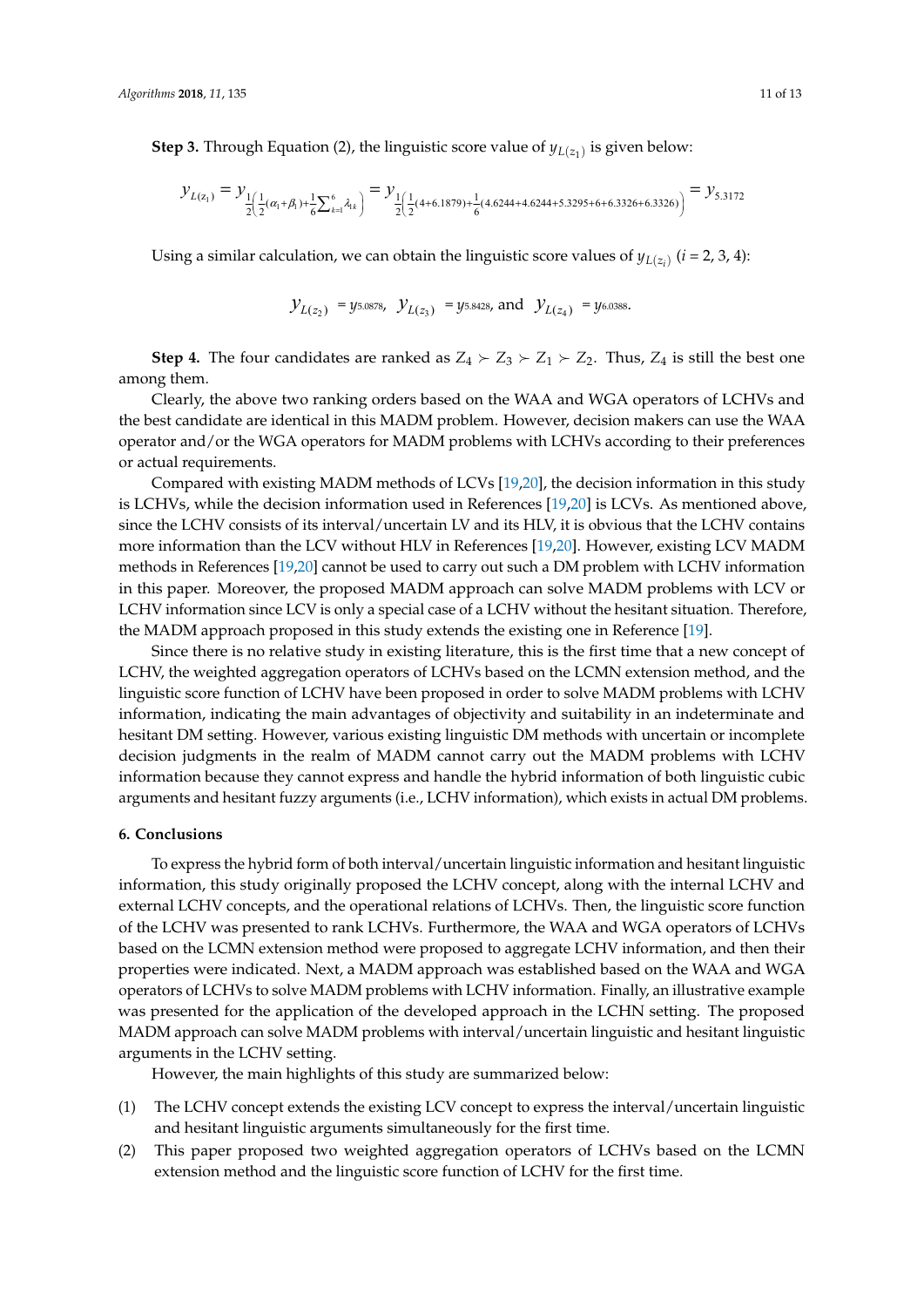- (3) The advantages of the WAA and WGA operators of LCHVs are that: (a) The two aggregation operators based on the LCMN show the objective extension operations without the subjective extension forms depending on decision makers' preferences; (b) all the linguistic values in the aggregated LCHVs still belong to the predefined LTS; and (c) the WAA and WGA operators are the simplest and most common weighted aggregation operations used for MADM problems.
- (4) The developed MADM approach with LCHVs extends the existing MADM approaches with LCVs so as to carry out the MADM problems with the hybrid information of both interval linguistic arguments and hesitant linguistic arguments, which the existing ones cannot handle.

Based on this study, new aggregation operators of LCHVs and ranking methods of LCHVs will be further presented and applied in the medical diagnoses of kidney cancer, prostatic cancer, and gastric cancer and the selection problems of suppliers and manufacturing schemes as future work in the LCHV setting.

**Author Contributions:** J.Y. originally proposed LCHVs, their operations, and the MADM method of LCHVs; W.H.C. provided the calculation and comparative analysis of an illustrative example. The authors wrote the paper together.

**Funding:** This paper was supported by the National Natural Science Foundation of China (No. 61703280).

**Conflicts of Interest:** The authors declare no conflicts of interest.

## **References**

- <span id="page-11-0"></span>1. Milosavljevic, M.; Bursac, M.; Tričkovic, G. The selection of the railroad container terminal in Serbia based on multi criteria decision making methods. *Decis. Mak. Appl. Manag. Eng.* **2018**, *1*, 1–14. [\[CrossRef\]](http://dx.doi.org/10.31181/dmame1802001m)
- 2. Badi, I.; Ballem, M. Supplier selection using rough BWM-MAIRCA model: A case study in pharmaceutical supplying in Libya. *Decis. Mak. Appl. Manag. Eng.* **2018**, *1*, 15–32. [\[CrossRef\]](http://dx.doi.org/10.31181/dmame1802016b)
- 3. Roy, J.; Adhikary, K.; Kar, S.; Pamučar, D. A rough strength relational DEMATEL model for analysing the key success factors of hospital service quality. *Decis. Mak. Appl. Manag. Eng.* **2018**, *1*, 121–142. [\[CrossRef\]](http://dx.doi.org/10.31181/dmame1801121r)
- <span id="page-11-1"></span>4. Vasiljevic, M.; Fazlollahtabar, H.; Stevic, Z.; Veskovic, S. A rough multicriteria approach for evaluation of the supplier criteria in automotive industry. *Decis. Mak. Appl. Manag. Eng.* **2018**, *1*, 82–96. [\[CrossRef\]](http://dx.doi.org/10.31181/dmame180182v)
- <span id="page-11-2"></span>5. Zadeh, L.A. The concept of a linguistic variable and its application to approximate reasoning Part I. *Inf. Sci.* **1975**, *8*, 199–249. [\[CrossRef\]](http://dx.doi.org/10.1016/0020-0255(75)90036-5)
- <span id="page-11-3"></span>6. Herrera, F.; Herrera-Viedma, E.; Verdegay, L. A model of consensus in group decision making under linguistic assessments. *Fuzzy Sets Syst.* **1996**, *79*, 73–87. [\[CrossRef\]](http://dx.doi.org/10.1016/0165-0114(95)00107-7)
- <span id="page-11-4"></span>7. Herrera, F.; Herrera-Viedma, E. Linguistic decision analysis: Steps for solving decision problems under linguistic information. *Fuzzy Sets Syst.* **2000**, *115*, 67–82. [\[CrossRef\]](http://dx.doi.org/10.1016/S0165-0114(99)00024-X)
- <span id="page-11-5"></span>8. Xu, Z.S. A method based on linguistic aggregation operators for group decision making with linguistic preference relations. *Inf. Sci.* **2004**, *166*, 19–30. [\[CrossRef\]](http://dx.doi.org/10.1016/j.ins.2003.10.006)
- 9. Xu, Z.S. A note on linguistic hybrid arithmetic averaging operator in multiple attribute group decision making with linguistic information. *Group Decis. Negot.* **2006**, *15*, 593–604. [\[CrossRef\]](http://dx.doi.org/10.1007/s10726-005-9008-4)
- 10. Merigó, J.M.; Casanovas, M.; Martínez, L. Linguistic aggregation operators for linguistic decision making based on the Dempster-Shafer theory of evidence. *Int. J. Uncertain. Fuzz. Knowl.-Based Syst.* **2010**, *18*, 287–304. [\[CrossRef\]](http://dx.doi.org/10.1142/S0218488510006544)
- 11. Xu, Y.J.; Merigó, J.M.; Wang, H.M. Linguistic power aggregation operators and their application to multiple attribute group decision making. *Appl. Math. Model.* **2012**, *36*, 5427–5444. [\[CrossRef\]](http://dx.doi.org/10.1016/j.apm.2011.12.002)
- <span id="page-11-6"></span>12. Merigó, J.M.; Casanovas, M.; Palacios-Marqués, D. Linguistic group decision making with induced aggregation operators and probabilistic information. *Appl. Soft Comput.* **2014**, *24*, 669–678. [\[CrossRef\]](http://dx.doi.org/10.1016/j.asoc.2014.08.035)
- <span id="page-11-7"></span>13. Xu, Z.S. Uncertain linguistic aggregation operators based approach to multiple attribute group decision making under uncertain linguistic environment. *Inf. Sci.* **2004**, *168*, 171–184. [\[CrossRef\]](http://dx.doi.org/10.1016/j.ins.2004.02.003)
- 14. Xu, Z.S. Induced uncertain linguistic OWA operators applied to group decision making. *Inf. Fusion* **2006**, *7*, 231–238. [\[CrossRef\]](http://dx.doi.org/10.1016/j.inffus.2004.06.005)